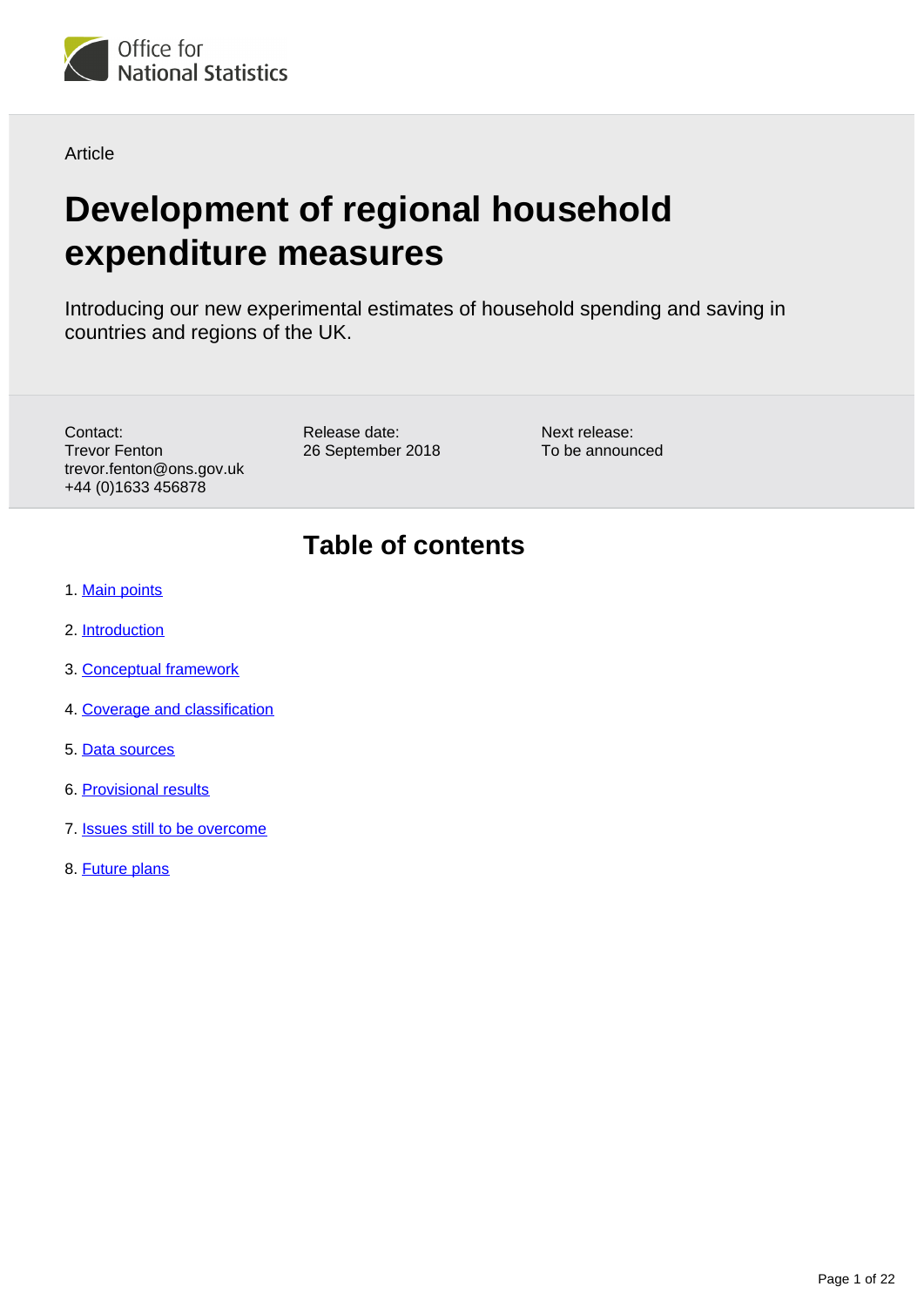## <span id="page-1-0"></span>**1 . Main points**

- Today (26 September 2018) we have published experimental regional estimates of household spending across the whole UK for the first time, aimed at showing users what is possible; the production of these estimates has involved making some very broad assumptions using currently available data sources, some of which have limited sample sizes, and so strong caution is advised when interpreting the findings.
- Over the next few years, we aim to identify and introduce new data sources that will allow us to improve the quality of these experimental figures and further understand how changes in sampling and the assumptions made can affect the results; we will use these initial results to consult with users on how best we can develop them in the future.
- London had the highest national expenditure per person in 2016, at £24,545, mainly driven by the higher housing costs in and around the capital; the lowest spending per person in 2016 was seen in the West Midlands, at £15,276.
- In terms of growth in spending per person between 2015 and 2016, the North East had the greatest increase, at 8.1%; this growth was seen across a wide range of goods and services, with the strongest growth seen in the household goods and services, and clothing and footwear categories.
- The lowest growth in spending per person between 2015 and 2016 was seen in Northern Ireland, at negative 0.4%, the only country or region to see a fall in spending per person in this period.
- The households' saving ratio is the percentage of total resources left after all spending has occurred; it varies considerably across the countries and regions of the UK, with saving in London and the West Midlands being the highest in 2016, at 14.5% and 12.8% respectively.
- The lowest levels of saving in 2016 were seen in the South West, at 1.5%, followed by Northern Ireland and Wales, at 2.5% and 2.6% respectively; these figures compare with a UK average saving ratio of 6.9%.

### <span id="page-1-1"></span>**2 . Introduction**

With increased devolution of powers to local and combined authorities within the UK, the need for statistics to monitor and inform policy at a regional level has also been increasing to an unprecedented level. Users of regional statistics have been telling us for years that they need more and better data, and the recent review of economic statistics by Sir Charles Bean recommended that more should be done to provide statistics for smaller areas within the UK.

We have responded to this need by setting up a Devolution Project, with around a dozen separate work streams designed to develop and provide the statistics needed by regional and local users. The project is funded until 2020 and includes plans to deliver many new and improved statistics, details of which can be found in the [Economic Statistics and Analysis Strategy](https://www.ons.gov.uk/methodology/classificationsandstandards/economicstatisticsclassifications/economicstatisticsandanalysisstrategy) and in an article describing the [aims of the project](https://www.ons.gov.uk/economy/regionalaccounts/grossdisposablehouseholdincome/articles/supportingdevolutiondevelopmentsinregionalandlocalstatistics/2016-05-25).

One of these work streams is to develop a regional measure of household final consumption expenditure, hereafter referred to as household expenditure or by the abbreviation HFCE. There are many user needs that can be met through this development, including: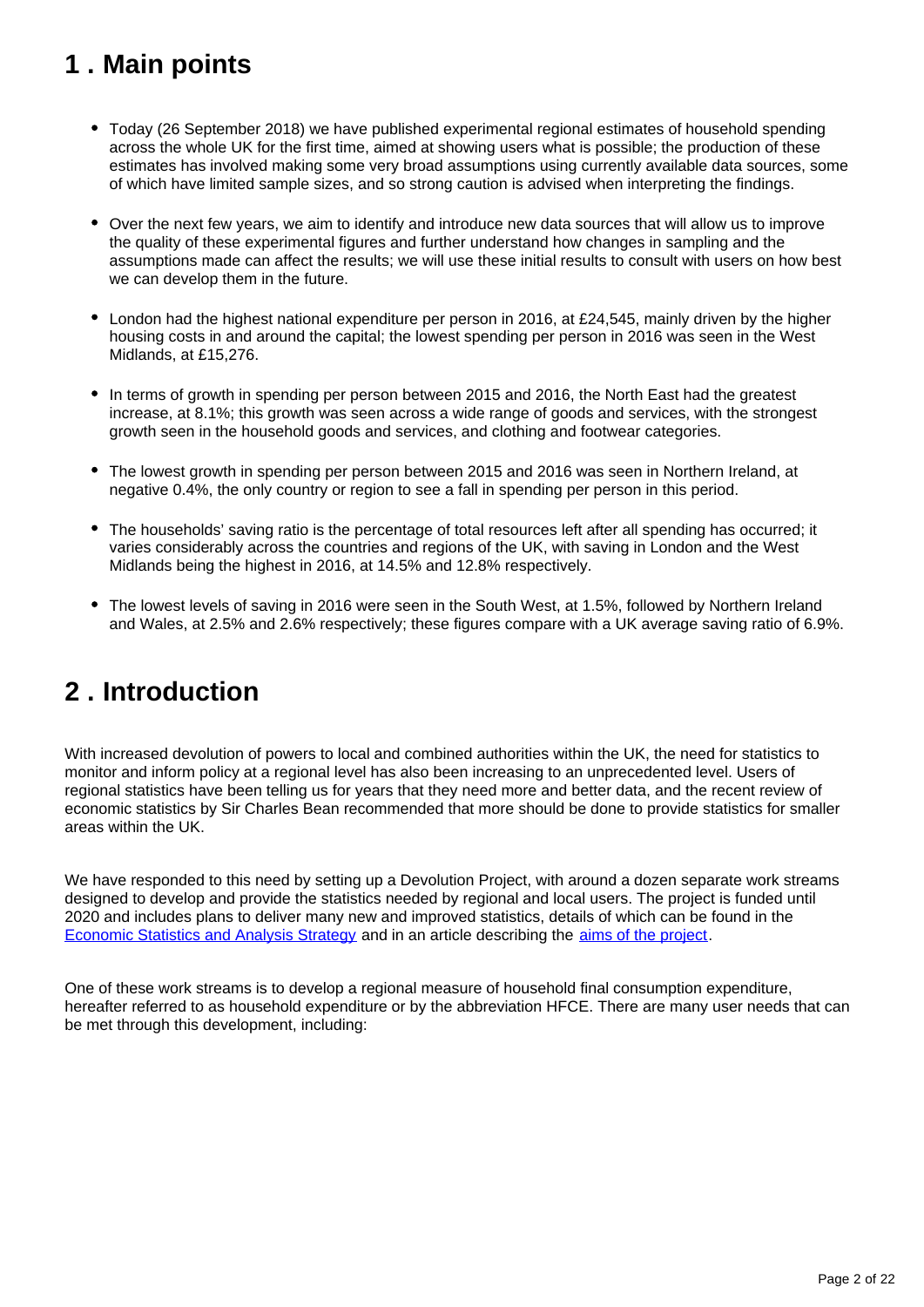- information on the spending habits of householders, allowing better planning of facilities and infrastructure by local government
- improved investment planning by businesses providing goods and services
- expansion of the household account at a regional level, allowing the derivation of the saving ratio for subnational areas (a useful indicator of prosperity)
- completion of the European Union's European System of Accounts 2010: ESA 2010 regional transmission tables (including all voluntary requirements), making the UK fully compliant with the regulation

At a regional level, we currently measure the income and outgoings of households only as far as gross disposable household income (GDHI). That measures the primary income components, such as wages and salaries and property income, and the secondary distribution of income, such as the effect of taxes on income and social benefits. GDHI is a measure of the amount of money people in households have available for spending or saving.

Regional household expenditure takes this to the next stage by measuring how much money people in households spend on each of a range of commodities. Once all spending is accounted for, we are left with a measure of saving.

Although these experimental estimates are the first regional measures produced on a consistent basis across the whole UK, the devolved administrations of Scotland and Northern Ireland have been independently compiling and publishing estimates of household expenditure for their respective countries for several years. While our estimates are still in an early stage of development, you are advised to give more credence to the official Scottish and Irish estimates.

### <span id="page-2-0"></span>**3 . Conceptual framework**

In the UK National Accounts, household final consumption expenditure (HFCE) is measured using an approach known as the domestic concept, whereby all money spent in the UK on a particular commodity is measured, regardless of who is doing the spending. It therefore includes spending by foreign visitors, but it excludes spending abroad by UK residents on holiday or business.

The total spent on all commodities in the UK is then adjusted to remove the spending by foreign visitors and add the spending by UK residents abroad to give a total for all spending by UK residents, which is known as the national concept. This adjustment is only done at a total level, not for each commodity separately.

When we come to regional measures, the approach used in the national accounts runs into a problem. Using the domestic concept, we can measure the amount spent in each region. But if we only adjust that figure to account for international spending, we will not take into account spending by residents of one region in another region of the UK. When you consider that every time you spend money in a place other than your home town you are effectively spending "abroad" at a regional level, you can imagine how big a problem this can be.

To overcome this we have to measure regional spending using both the domestic and the national concepts. We therefore measure all the spending that takes place in a region, regardless of where the person spending comes from, and we measure separately all the spending by the residents of a region, regardless of where they are when the spending takes place. We still need to account for international spending, and for this we also need to break down that spending into commodities.

An unexpected by-product of this approach is that having the two independent measures allows us to estimate the net inter-regional spending (or trade) flow for each region from the difference between the two measures (at least for the households sector). This is quite a bonus, since until now it has always been considered impractical to attempt to measure inter-regional trade.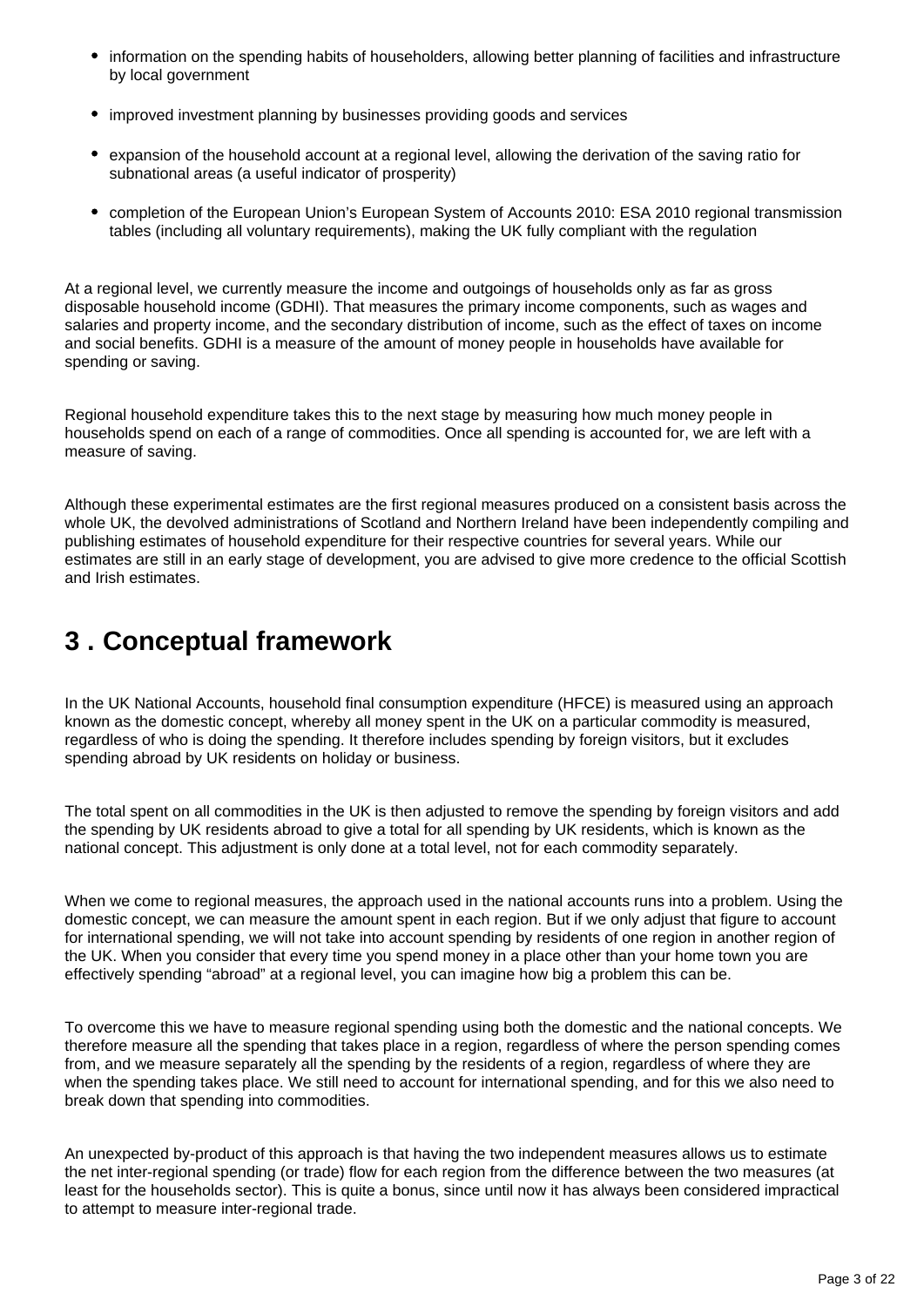In the tables published with this article, you can find our estimates of this net spending between regions, calculated as domestic expenditure minus foreign spending in the UK, minus national expenditure, plus spending abroad by UK residents.

### <span id="page-3-0"></span>**4 . Coverage and classification**

#### **Geography**

The geographic areas for which we provide regional statistics are based on the Nomenclature of Units for Territorial Statistics (NUTS), a classification of geographic areas used across the European Union to provide a consistent framework for regional accounts. The NUTS areas are updated every three years to reflect changes to administrative boundaries and react to variations in population growth. The latest set of NUTS areas came into effect on 1 January 2018.

For the UK, the NUTS areas are currently:

- NUTS1: Scotland, Wales, Northern Ireland and nine English regions
- NUTS2: 41 sub-regions mostly groups of counties and unitary authorities
- NUTS3: 179 local areas mostly single counties and unitary authorities

In addition, we are trying to be more responsive to emerging and changing user needs for statistics relating to different geographic areas. In recent years, the establishment of local enterprise partnerships (LEPs) across England and combined authorities covering city regions has increased the demand for more flexible geographic statistics.

Where possible we now try to provide figures for the 400 local authority districts of the UK in addition to the NUTS areas. Most of the new areas can be constructed by aggregating local authorities together, so this provides a framework that can be used to widen the scope of regional estimates and meet a lot more user needs.

#### **Commodities**

The classification we use for the various goods and services that people spend their money on is called the Classification of Individual Consumption by Purpose (COICOP). The classification has three levels: divisions (two digit); groups (three digit); and classes (four digit).

The UK National Accounts presents figures for all three levels across most of the commodities, but for regional accounts the limitations of the data sources we have available mean that we would need to stretch the data rather thinly to achieve such a detailed breakdown, and the quality of results could be adversely affected by this. Therefore, we have chosen to provide mostly a group-level breakdown, with the exceptions being for education, where only a division-level measure is provided even for the UK as a whole, and for some groups where the classes are sufficiently distinct and the data available are deemed good enough to support the extra detail.

Table 1 shows the commodity breakdown we have chosen to produce at a regional level.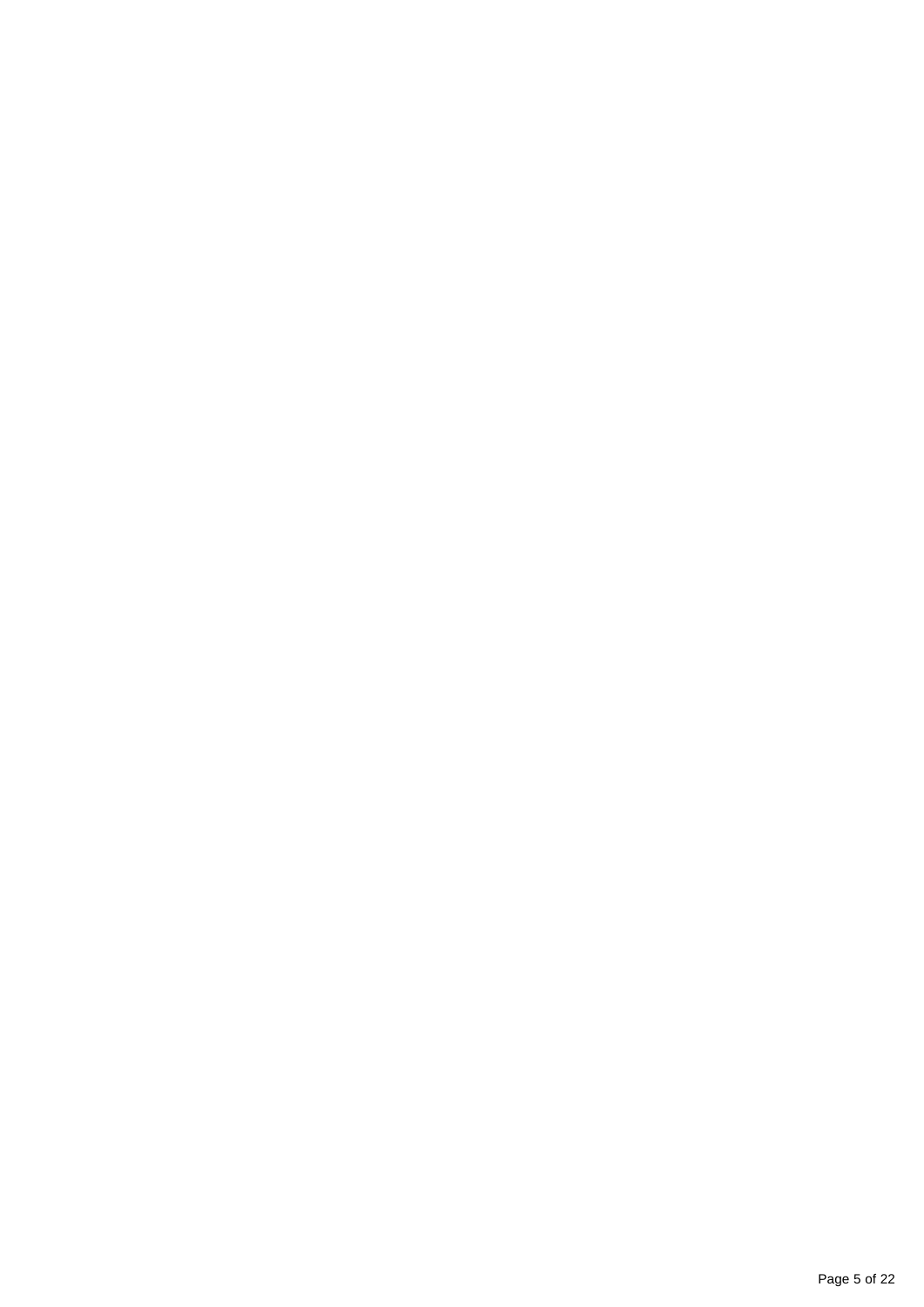#### **Table 1: Commodity breakdown of regional household expenditure**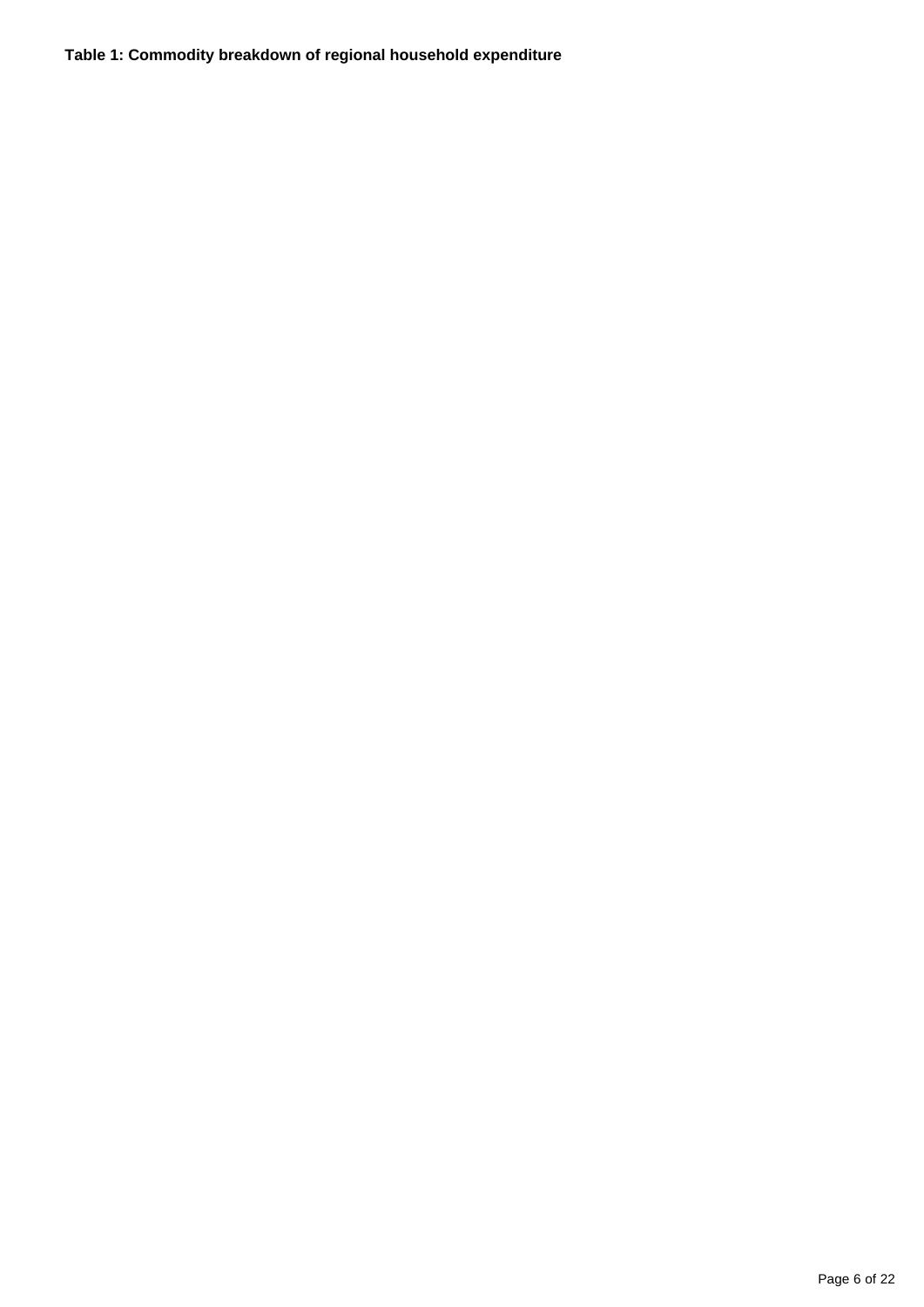| <b>Function</b>                                              |        | <b>COICOP</b> Function                                             | <b>COICOP</b> |
|--------------------------------------------------------------|--------|--------------------------------------------------------------------|---------------|
| Food and soft drinks                                         | 01     | Transport                                                          | 07            |
| Food                                                         | 01.1   | Purchase of vehicles                                               | 07.1          |
| <b>Bread and cereals</b>                                     | 01.1.1 | Motor cars                                                         | 07.1.1        |
| Meat                                                         | 01.1.2 | Motorcycles                                                        | 07.1.2        |
| Fish                                                         | 01.1.3 | <b>Bicycles</b>                                                    | 07.1.3        |
| Milk, cheese and eggs                                        | 01.1.4 | Operation of personal transport equipment                          | 07.2          |
| Oils and fats                                                | 01.1.5 | Vehicle parts and accessories                                      | 07.2.1        |
| Fruit                                                        | 01.1.6 | Vehicle fuels and lubricants                                       | 07.2.2        |
| Vegetables                                                   | 01.1.7 | Vehicle maintenance and repair                                     | 07.2.3        |
| Sugar and sweet products                                     | 01.1.8 | Other vehicle services                                             | 07.2.4        |
| Other food products                                          | 01.1.9 | <b>Transport services</b>                                          | 07.3          |
| Non-alcoholic beverages                                      | 01.2   |                                                                    |               |
| Alcohol, tobacco and narcotics                               | 02     | Communication                                                      | 08            |
| Alcoholic beverages                                          | 02.1   | Postal services                                                    | 08.1          |
| Tobacco                                                      | 02.2   | Telephone and telefax equipment                                    | 08.2          |
| <b>Narcotics</b>                                             | 02.3   | Telephone, telefax and internet services                           | 08.3          |
| Clothing and footwear                                        | 03     | Recreation and culture                                             | 09            |
| Clothing                                                     | 03.1   | Audio-visual, photographic and information<br>processing equipment |               |
| Footwear                                                     | 03.2   | Other major durables for recreation and culture                    | 09.2          |
|                                                              |        | Other recreational items and equipment,<br>gardens and pets        | 09.3          |
| Housing                                                      | 04     | Recreational and cultural services                                 | 09.4          |
| Actual rentals for housing                                   | 04.1   | Recreational and sporting services                                 | 09.4.1        |
| Imputed rentals for housing                                  | 04.2   | <b>Cultural services</b>                                           | 09.4.2        |
| Maintenance and repair of the dwelling                       | 04.3   | Games of chance                                                    | 09.4.3        |
| Water and miscellaneous services                             | 04.4   | Newspapers, books and stationery                                   | 09.5          |
| Electricity, gas and other fuels                             | 04.5   | Package holidays                                                   | 09.6          |
| Electricity                                                  | 04.5.1 |                                                                    |               |
| Gas                                                          | 04.5.2 |                                                                    |               |
| Liquid fuels                                                 | 04.5.3 | Education                                                          | 10            |
| Solid fuels                                                  | 04.5.4 |                                                                    |               |
| Household goods and services                                 | 05     | Restaurants and hotels                                             | 11            |
| Furniture, furnishings, carpets and other<br>floor coverings | 05.1   | Catering services                                                  | 11.1          |
| Household textiles                                           | 05.2   | Accommodation services                                             | 11.2          |
| Household appliances                                         | 05.3   |                                                                    |               |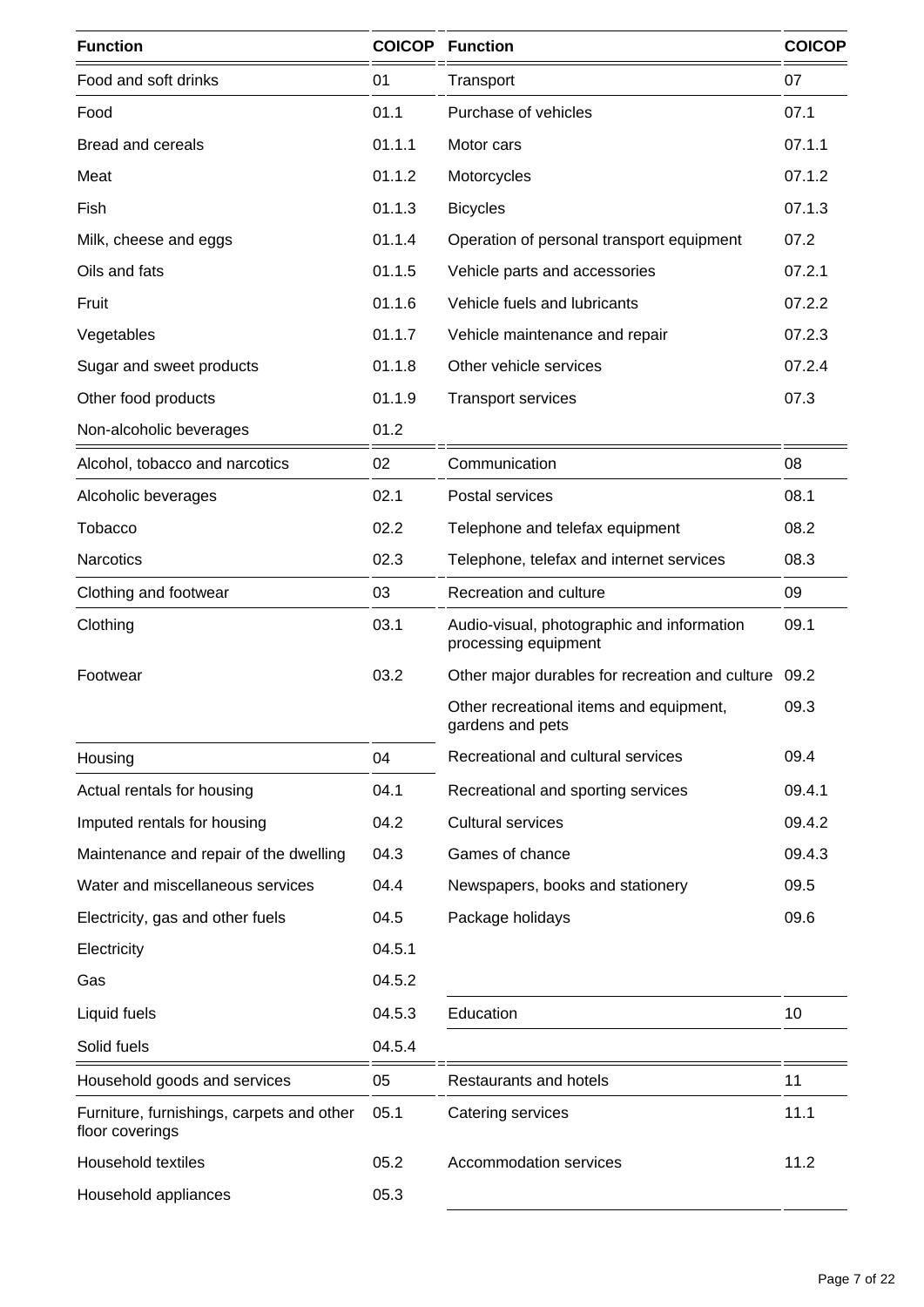| Glassware, tableware and household<br>utensils          | 05.4 | Miscellaneous goods and services | 12   |
|---------------------------------------------------------|------|----------------------------------|------|
| Tools and equipment for house and<br>garden             | 05.5 | Personal care                    | 12.1 |
| Goods and services for routine<br>household maintenance | 05.6 | <b>Prostitution</b>              | 12.2 |
|                                                         |      | Personal effects                 | 12.3 |
| Health                                                  | 06   | Social protection                | 12.4 |
| Medical products, appliances and<br>equipment           | 06.1 | Insurance                        | 12.5 |
| Out-patient services                                    | 06.2 | <b>Financial services</b>        | 12.6 |
| Hospital services                                       | 06.3 | Other services                   | 12.7 |

Source: Office for National Statistics

In the consultation that follows the publication of this article, we would like to hear from users if this level of commodity detail meets their needs and, if not, where additional detail would be useful. We would also like to hear about which parts are of most interest to users of smaller area statistics, as it is unlikely that we will be able to provide as much detail for smaller geographies.

### <span id="page-7-0"></span>**5 . Data sources**

The principal data sources we have identified that are currently available for use in the regional allocation of household expenditure are two Office for National Statistics (ONS) surveys: the Living Costs and Food Survey (LCF) and the Annual Business Survey (ABS).

The LCF is a survey of households that collects information about people's spending habits on a residential basis, that is, the data are allocated to the regions where people live. As such, it provides data appropriate for the national concept measure of household expenditure.

The LCF collects information from households via an interview and through the completion of a diary in which householders record their spending over a two-week period. The data are therefore extremely detailed, which is a strength. However, the LCF does also have a weakness; its total sample size, of around 5,000 households per year, is rather small to provide a good representation across all regions of the UK, particularly at smaller geographic levels. It also excludes people living in communal establishments, whose spending patterns may not be the same as those living in conventional households.

The ABS is a survey that collects information from businesses, including retail sales of various commodities at the point of sale, that is, the data are allocated to the regions where the spending takes place. It therefore provides data appropriate for the domestic concept measure of household expenditure. For commodities where retail sales information is not directly collected, mainly for the provision of services, we have attempted to identify businesses, classified according to the Standard Industrial Classification 2007: SIC 2007, where the nature of the activity provides a good match to the commodity of interest. For these commodities we have used the total turnover of the businesses in a region as the variable that guides the regional allocation of expenditure.

The ABS has strength in its coverage of businesses across the UK, as it has a large sample size of around 80,000 businesses per year and collects detailed information. Its main weakness for our use lies in the fact that there is no way to distinguish between sales to households and sales to business. We therefore need to make the assumption that the proportion of total sales that represents business use is equal across all regions of the UK. This may or may not be a valid assumption.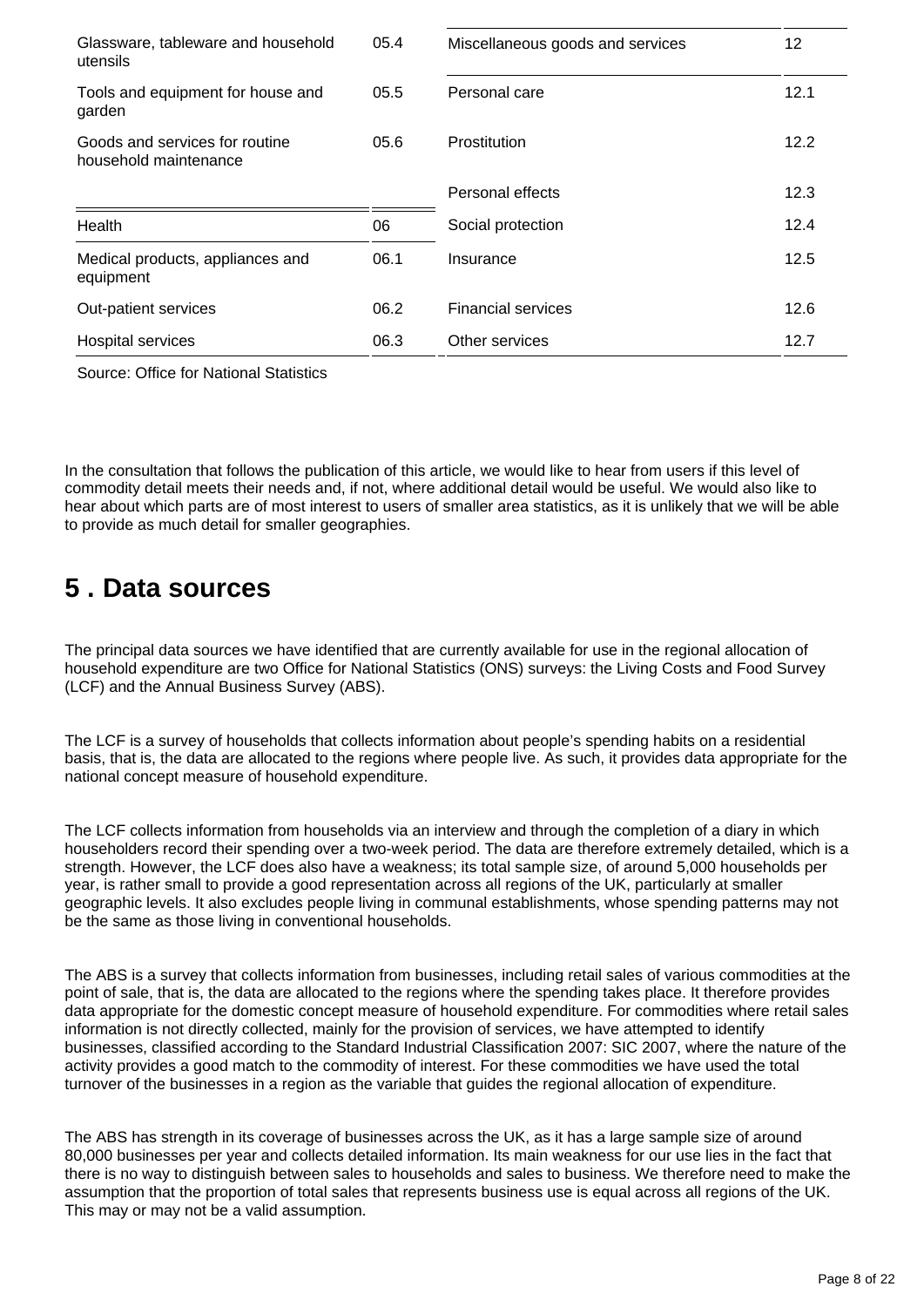Between them, these two surveys provide data for most of the commodities we want to cover, across both domestic and national concept measures. There are gaps, though, for which we need to use alternative data sources or, if none can be found, modelling approaches will be needed to provide a complete picture.

In this section we describe each Classification of Individual Consumption by Purpose (COICOP) division in terms of how well we have been able to obtain appropriate regional data, and where we have encountered issues requiring alternative solutions.

### **COICOP 01: Food and soft drinks**

For this division we have good coverage of all components on both conceptual bases. For the domestic concept, we have ABS retail sales by commodity with a class-level breakdown for food and group-level data for beverages. For the national concept, we have LCF data with a class-level breakdown for both food and drink.

#### **COICOP 02: Alcohol, tobacco and narcotics**

For this division we have good coverage of alcoholic beverages and tobacco but poor coverage of narcotics. For the domestic concept, we have ABS retail sales by commodity with a group-level breakdown for alcoholic drinks and tobacco. For the national concept, we have LCF data with a class-level breakdown for the same groups. However, it is recognised that there is a tendency for households to under-report their use of alcohol and tobacco, which could affect the quality of the data collected.

We have no regional data on spending on narcotics. We therefore have used the same method we use to allocate illegal drugs in our regional gross value added measures, which is to use the regional distribution of adult population numbers. This means the regional allocation of narcotics merely reflects the overall population and contains no true information about regional variation in drug use.

### **COICOP 03: Clothing and footwear**

For this division we have good coverage for the national concept, with LCF data for all components at the classlevel. For the domestic concept, we have ABS retail sales by commodity for some class-level components, but not for those relating to cleaning, hire and repair of clothing and footwear or for clothing materials. For these we have used the regional distribution of ABS turnover for businesses classified to SIC 2007 codes: 47.51 (Retail sale of textiles in specialised stores); 95.23 (Repair of footwear and leather goods); and 96.01 (Washing and drycleaning of textile and fur products).

### **COICOP 04: Housing**

For this division we have a rather more varied coverage of commodities by both concepts. For actual and imputed rental we have good quality data compiled at the NUTS1 level that are used in the UK National Accounts measure. These use source data from the Valuation Office Agency (VOA) and the devolved administrations of Wales, Scotland and Northern Ireland. We do not have good quality data on the ownership of second homes across the regions of the UK. Because the levels of spending relating to second homes are very small, we have combined them with primary homes for the regional allocation and used the same source data for both.

For the national concept, we have LCF data at class-level for the other components. However, we also have administrative data on the consumption of various fuels by households from the Department for Business, Energy and Industrial Strategy (BEIS). These administrative data do not suffer from the LCF's small sample size and are mostly available with a local authority breakdown. This makes it our preferred choice for household fuels: electricity; gas; liquid fuels; and solid fuels.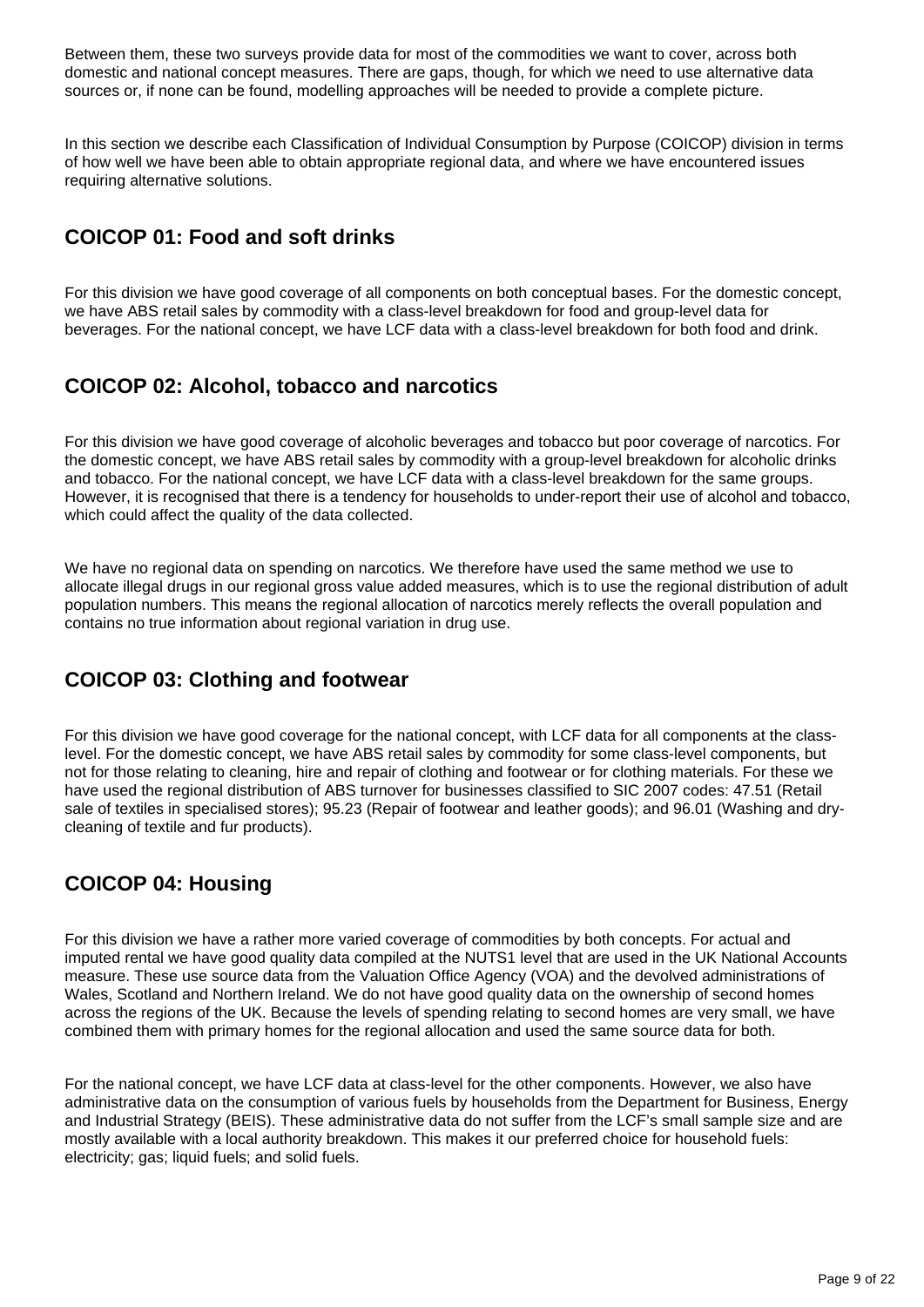For the domestic concept, we have ABS retail sales by commodity for decorating and DIY supplies, but for most other components we have used ABS turnover for businesses classified to SIC 2007 codes:

- 35.1 (Electric power generation, transmission and distribution)
- 35.2 (Manufacture of gas; distribution of gaseous fuels through mains)
- 36 (Water collection, treatment and supply)
- 37 (Sewerage)
- 38.1 (Waste collection)
- 43.2 (Electrical, plumbing and other construction installation activities)
- 43.3 (Building completion and finishing)

We have no data for the domestic concept on liquid and solid fuels, but for these commodities we believe it is reasonable to make the assumption that most spending takes place close to the home, from local suppliers. We therefore propose to use the BEIS data on consumption of liquid and solid fuels for both national and domestic concepts.

There are no UK-level data on expenditure on heat energy (COICOP 04.5.5) so we have excluded this code from the regional measures.

#### **COICOP 05: Household goods and services**

For this division we have good coverage of most components on both conceptual bases. For the national concept, we have LCF data with a class-level breakdown across all components. For the domestic concept, we have ABS retail sales by commodity with mostly a group-level breakdown, plus some class-level components, such as furniture, carpets and non-durable household goods.

For the domestic concept, we have used ABS turnover for the components relating to the repair of furniture, floor coverings and household appliances. For these we use businesses classified to SIC 2007 codes: 95.22 (Repair of household appliances and home and garden equipment); and 95.24 (Repair of furniture and home furnishings). We also have no domestic concept data on domestic and household services, so here we make the reasonable assumption that all such activity takes place in the home and we can use the corresponding LCF data for both concepts.

For the national concept, the LCF data relating to the repair of furniture and floor coverings (COICOP 05.1.3) are too sparse to provide reliable estimates, even at the country and region level. For this commodity we make the assumption that most such repairs use local suppliers, and we have therefore used the ABS turnover data for SIC code 95.24 (Repair of furniture and home furnishings) for both domestic and national concepts.

### **COICOP 06: Health**

For this division we have fairly good coverage for the national concept, with LCF data for all components at the class-level, although the sample sizes achieved are rather small even by LCF standards. For the domestic concept, we have ABS retail sales by commodity for some components, but not for those relating to out-patient and hospital services. For these we have used the regional distribution of ABS turnover for businesses classified to SIC 2007 codes: 86.1 (Hospital activities); and 86.9 (Other human health activities). It should be noted that these will generally only reflect spending on private healthcare and not that relating to NHS healthcare.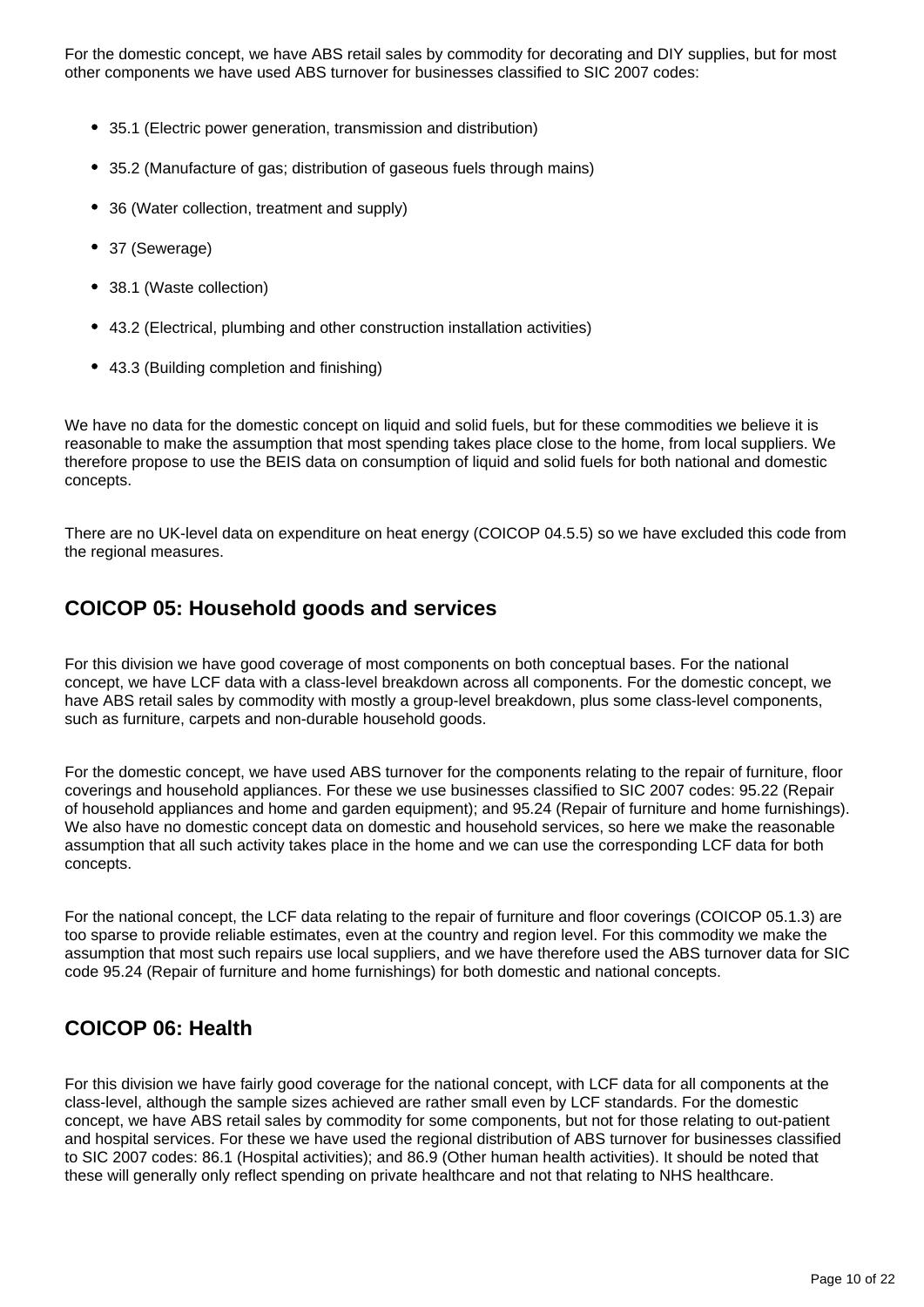For the national concept, the LCF data relating to hospital services are too sparse to provide reliable estimates, even at the country and region level. Here we make the assumption that most people will use local hospitals and we have used the corresponding ABS turnover data for both concepts.

### **COICOP 07: Transport**

For this division we have good coverage for the national concept, with LCF data for all components at the classlevel. However, some of the LCF data reflect spending on combined fares by different modes of transport, which makes it more difficult to separate the specific types of transport services. For this reason, we have chosen not to attempt to split the group-level data for transport services.

For the domestic concept, we have ABS retail sales by commodity for spare parts, vehicle fuel and bicycle sales, but not for any other components. For these we have used the regional distribution of ABS turnover for businesses classified to SIC 2007 codes:

- 45.11 (Sale of cars and light motor vehicles)
- 45.2 (Maintenance and repair of motor vehicles)
- 45.4 (Sale, maintenance and repair of motorcycles and related parts and accessories)
- 49.1 (Passenger rail transport, interurban)
- 49.31 (Urban and suburban passenger land transport)
- 49.32 (Taxi operation)
- 49.39 (Other passenger land transport)
- 49.42 (Removal services)
- 50.1 (Sea and coastal passenger water transport
- 50.3 (Inland passenger water transport)
- 51.1 (Passenger air transport)
- 77.11 (Renting and leasing of cars and light motor vehicles)
- 79.1 (Travel agency and tour operator activities)
- 85.53 (Driving school activities)

The COICOP class 07.2.4 (Other vehicle services) presents us with some particular measurement issues, as it covers a wide and varied range of activities including: vehicle rental and leasing; garage hire; road and bridge tolls; parking charges; driving lessons and licences; and MOT test fees. For the national concept, we have LCF data for this category as a whole, but for the domestic concept we have attempted to piece together sufficient components to provide a decent representative measure. Of the items listed, we have ABS turnover for vehicle rental and leasing, and for driving lessons. We have also obtained data on parking revenue collected by local authorities, from the Ministry of Housing, Communities and Local Government (MHCLG) and the devolved administrations of Wales, Scotland and Northern Ireland. Between them, we believe these data provide a sufficient level of coverage of the major items in this category.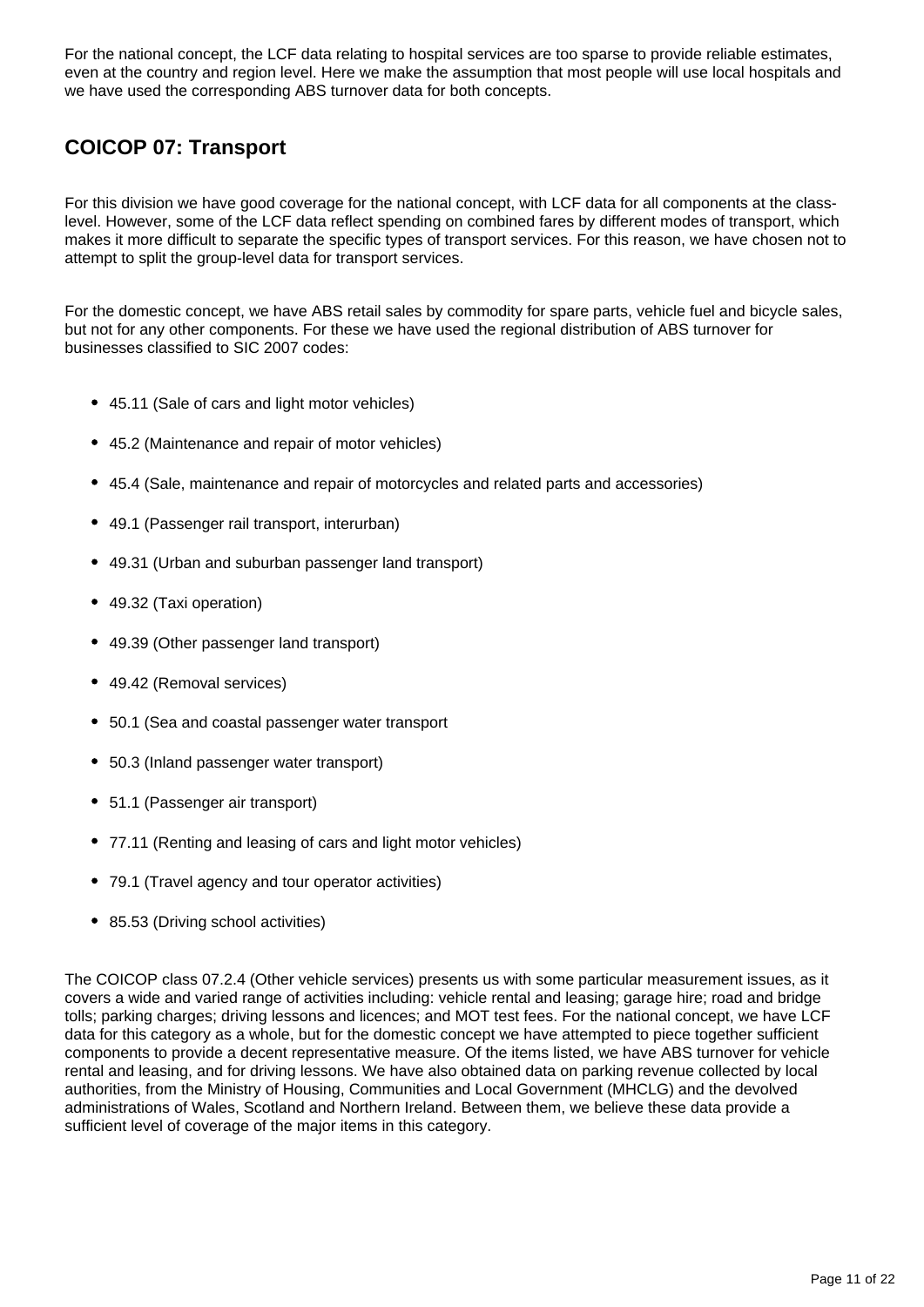#### **COICOP 08: Communication**

For this division we have LCF data with a group-level breakdown for the national concept. For the domestic concept, we have ABS retail sales by commodity for telephone and telefax equipment. For the other components we have used ABS turnover for businesses classified to SIC 2007 codes: 53.1 (Postal activities under universal service obligation); and 61 (Telecommunications). We chose not to include SIC 2007 code 53.2 (Other postal and courier activities) as we believe this to be dominated by business use rather than by households.

#### **COICOP 09: Recreation and culture**

For this division we have good coverage for the national concept, with LCF data at the class-level for all components. For the domestic concept, we have ABS retail sales by commodity for many components, at either the group or class level. For other components we have used the regional distribution of ABS turnover for businesses classified to SIC 2007 codes:

- 30.12 (Building of pleasure and sporting boats)
- 33.15 (Repair and maintenance of ships and boats)
- 33.16 (Repair and maintenance of aircraft and spacecraft)
- 45.19 (Sale of other motor vehicles)
- 45.2 (Maintenance and repair of motor vehicles)
- 74.2 (Photographic activities)
- 75 (Veterinary activities)
- 85.51 (Sports and recreation education)
- 85.52 (Cultural education)
- 90.01 (Performing arts)
- 90.04 (Operation of arts facilities)
- 91 (Libraries, archives, museums and other cultural activities)
- 92 (Gambling and betting activities)
- 93 (Sports activities and amusement and recreation activities)
- 95.1 (Repair of computers and communication equipment)
- 95.21 (Repair of consumer electronics)
- 96.04 (Physical well-being activities)

Because we have needed to combine some of these measures to provide coverage of the range of commodities within certain COICOP classes, we have in some cases reduced the weight given to particular measures that include activity that is out of scope for our use. The repair and maintenance of aircraft and spacecraft, sale of other motor vehicles, and maintenance and repair of motor vehicles all include a majority of out-of-scope activity for use in this division, so their weight has been reduced by a factor of 10 compared with other component measures.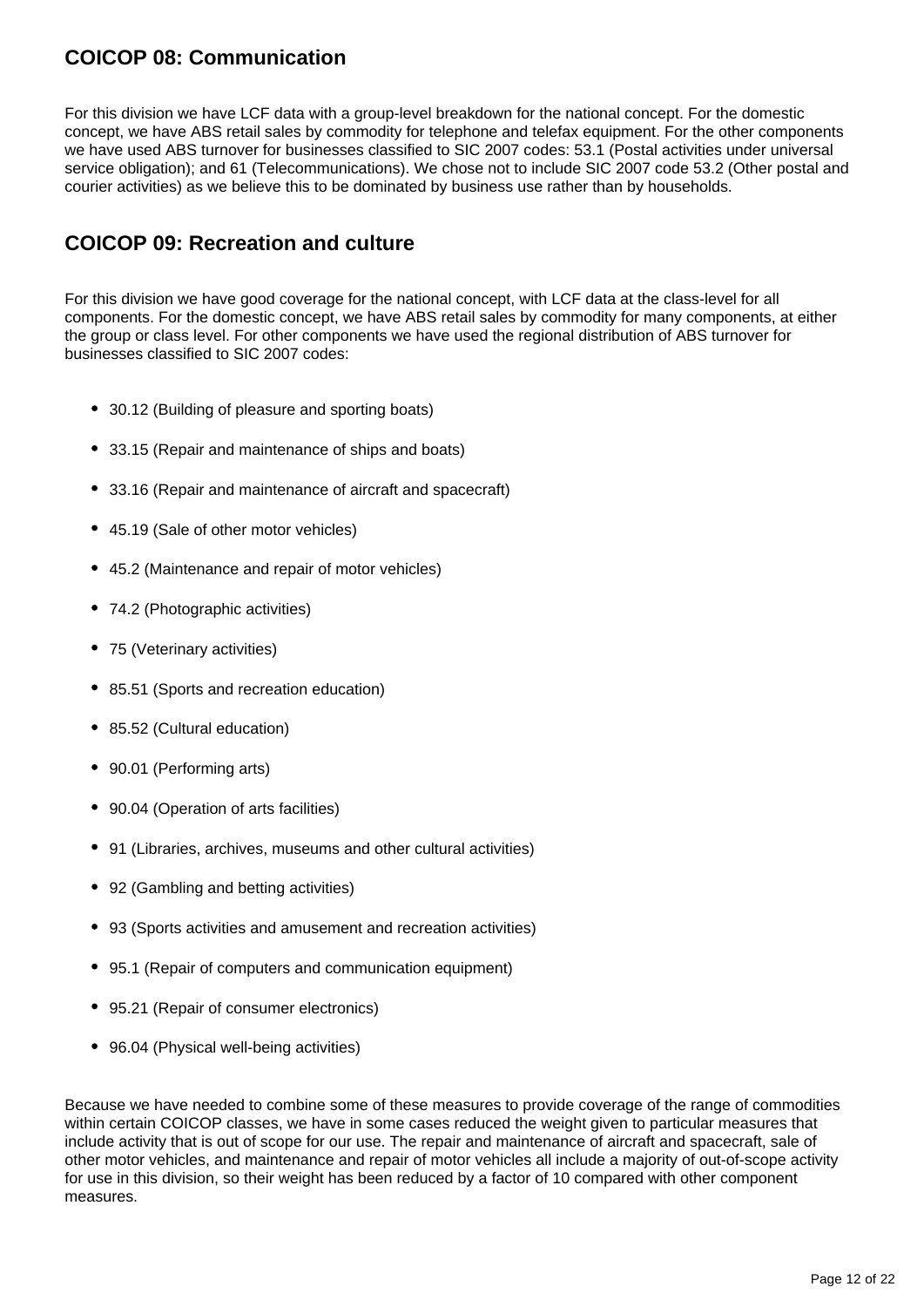The COICOP group 09.6 (Package holidays) has no UK-level data for the domestic concept, nor in either of the international tourism flows. It therefore also has no data in the national concept, although conceptually it could exist there. The reason for its absence is because in the UK National Accounts the spending is separated out between flights and hotels, so including it again would be double-counting.

### **COICOP 10: Education**

For this division we have LCF data for the national concept, but there exists a potential problem in coverage of students in higher education, as the LCF does not include those living in communal establishments, such as halls of residence. The sample size achieved for this division is also rather small.

For the domestic concept, we have used ABS turnover for businesses classified to SIC 2007 codes: 85.1 (Preprimary education); 85.2 (Primary education); 85.3 (Secondary education); 85.4 (Higher education); and 85.59 (Other education).

### **COICOP 11: Restaurants and hotels**

For this division we have LCF data with a class-level breakdown for the national concept. For the domestic concept, we have used ABS turnover for businesses classified to SIC 2007 codes: 55 (Accommodation); and 56 (Food and beverage service activities).

#### **COICOP 12: Miscellaneous goods and services**

For this division we have good coverage for the national concept, with LCF data at the class-level for most components. For the domestic concept, we have ABS retail sales by commodity for personal care equipment and personal effects. For other components we have used the regional distribution of ABS turnover for businesses classified to SIC 2007 codes:

- 65.11 (Life insurance)
- 65.12 (Non-life insurance)
- 68.31 (Real estate agencies)
- 69.1 (Legal activities)
- 80.1 (Private security activities)
- 80.3 (Investigation activities)
- 87 (Residential care activities)
- 88 (Social work activities without accommodation)
- 96.02 (Hairdressing and other beauty treatment)
- 96.03 (Funeral and related activities)
- 96.09 (Other personal service activities)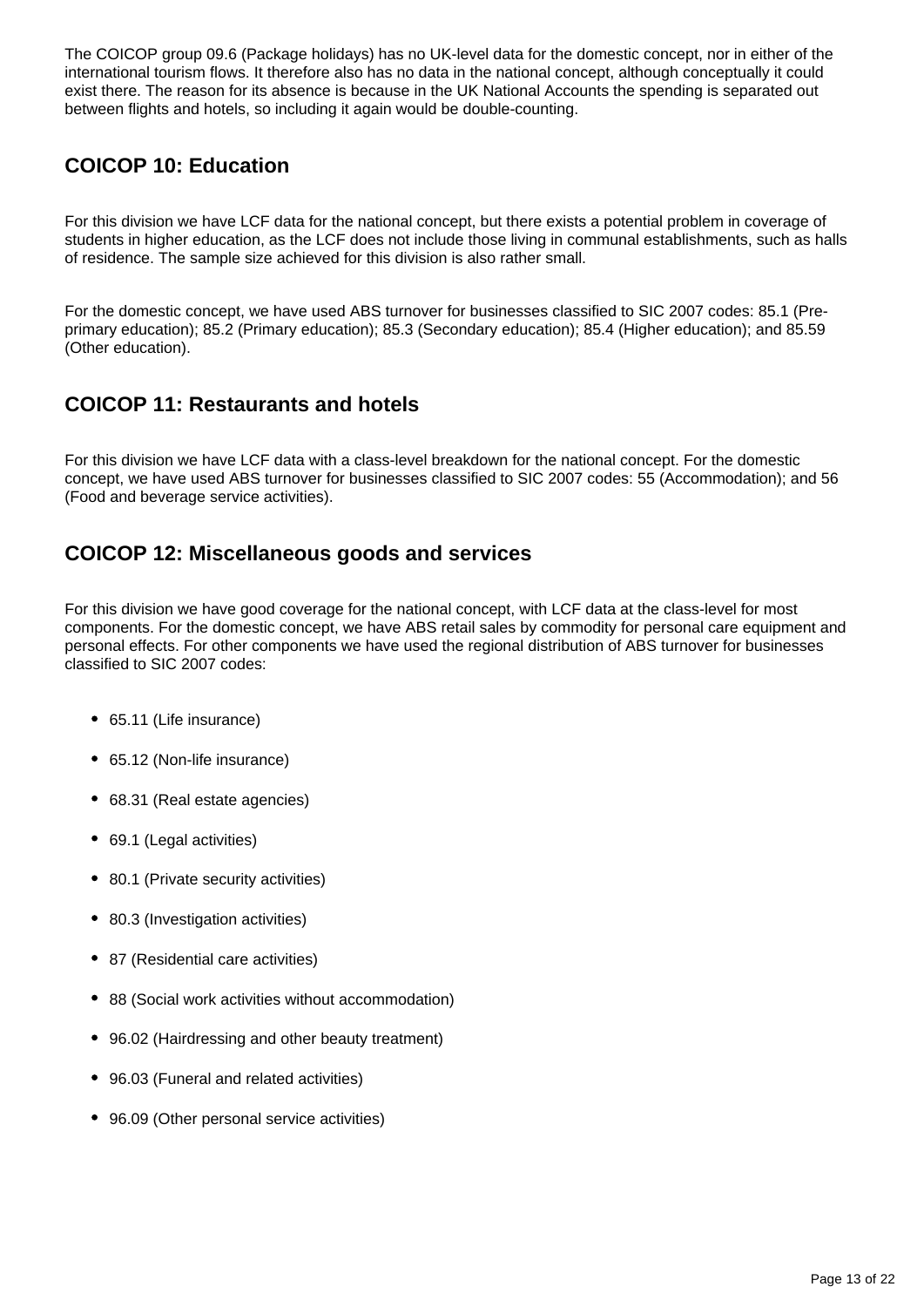We have no regional data on spending on prostitution. We therefore have used the same method we use to allocate prostitution in our regional gross value added measures, which is to use the regional distribution of adult population numbers. This means the regional allocation of prostitution merely reflects the overall population and contains no true information about regional variation in the use of prostitutes.

The COICOP group 12.6 (Financial services) presents some particular measurement issues. We have LCF data for this category, but it does not include financial intermediation services indirectly measured (FISIM), which represents the invisible charges made by financial institutions in the management of customers' loans and deposits.

For the domestic concept, we have obtained data from the Bank of England that provide estimates of FISIM and bank and building society fees and commission income at the NUTS1 level of geography. For the national concept, we have estimated the regional distribution of FISIM by using data from our gross disposable household income (GDHI) measure on interest payments on mortgages and other loans, and interest received on savings and other investments to represent household loans and deposits respectively.

## <span id="page-13-0"></span>**6 . Provisional results**

We have compiled provisional estimates for the NUTS1 countries and regions of the UK, for the years 2009 to 2016, which are consistent with the UK National Accounts, The Blue Book 2017 and regional gross disposable household income (GDHI) published in May 2018.

The full set of results, including its detailed commodity breakdown, can be found in the [dataset](https://www.ons.gov.uk/economy/regionalaccounts/grossdisposablehouseholdincome/datasets/regionalhouseholdfinalconsumptionexpenditure) published with this article, which you can download as a spreadsheet. Here we present a summary of the data showing the main items at a high level, to give a flavour of what is available in the full dataset. All the figures are compiled and presented in current market prices, which do not remove the effect of price inflation.

To begin, it is useful to say a little about what the data mean. The estimates of domestic expenditure relate to all spending that takes place in the region, but do not necessarily relate to the people who live there, since people can and do travel around the country, spending as they go. It therefore makes little sense calculating domestic expenditure on a per person basis.

National expenditure for a region does relate directly to the spending by the people who live there, so calculating national expenditure per person is useful, as it allows us to compare spending across regions of different size and population. Total national expenditure is also the value that is used in the calculation of the households' saving ratio.

Where domestic expenditure is useful lies in its use in helping us to derive estimates of net spending flows between countries and regions of the UK. In this we also need to take into account spending by foreign visitors to the UK and spending by UK residents abroad.

Table 2 shows total national expenditure on all goods and services and national expenditure per head of population for the NUTS1 countries and regions of the UK in 2016, and the percentage growth in spending per person between 2015 and 2016. For comparison purposes, the overall rate of inflation for this period, as shown by the Consumer Prices Index (CPIH all items), was 1.0%.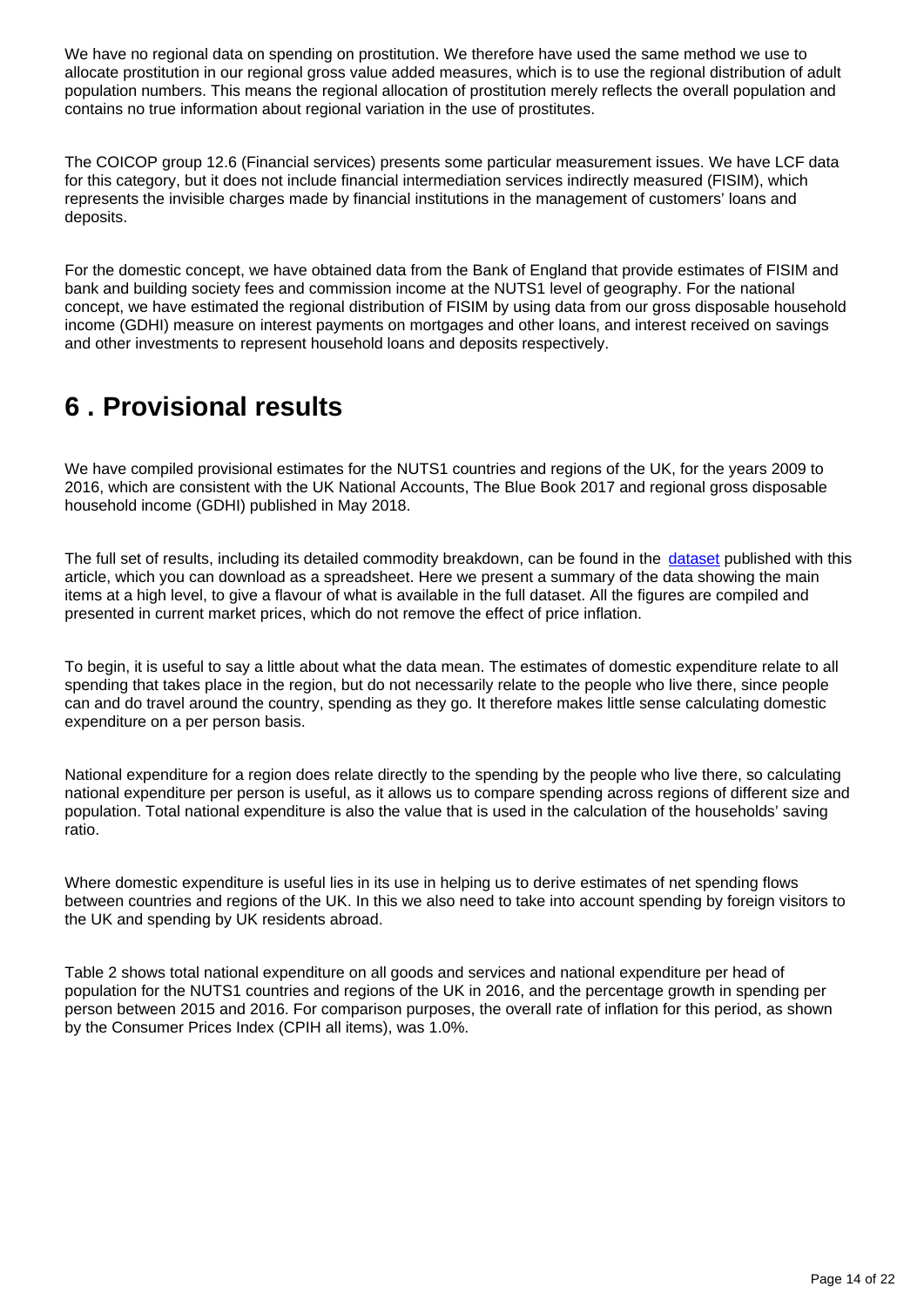|                             | <b>Total national</b><br>expenditure, 2016 (£<br>million) | per head, 2016 (£) | National expenditure Growth in national expenditure per<br>head, 2015 to 2016 (%) |
|-----------------------------|-----------------------------------------------------------|--------------------|-----------------------------------------------------------------------------------|
| <b>UK</b>                   | 1,233,327                                                 | 18,787             | 3.5%                                                                              |
| England                     | 1,054,210                                                 | 19,074             | 3.7%                                                                              |
| North East                  | 41,466                                                    | 15,727             | 8.1%                                                                              |
| North West                  | 119,545                                                   | 16,548             | 4.9%                                                                              |
| Yorkshire and<br>The Humber | 86,550                                                    | 15,953             | 3.5%                                                                              |
| East Midlands               | 80,697                                                    | 17,077             | 4.1%                                                                              |
| <b>West Midlands</b>        | 88,764                                                    | 15,276             | 3.1%                                                                              |
| East of England             | 115,674                                                   | 18,873             | 1.0%                                                                              |
| London                      | 215,247                                                   | 24,545             | 3.7%                                                                              |
| South East                  | 200,541                                                   | 22,208             | 3.8%                                                                              |
| South West                  | 105,725                                                   | 19,164             | 3.6%                                                                              |
| Wales                       | 49,702                                                    | 15,965             | 3.8%                                                                              |
| Scotland                    | 99,243                                                    | 18,362             | 2.4%                                                                              |
| Northern Ireland            | 30,173                                                    | 16,203             | $-0.4%$                                                                           |

#### **Table 2: National expenditure, total and per head, NUTS1 countries and regions, 2016**

Source: Office for National Statistics

London had the highest national expenditure per person in 2016, at £24,545, mainly driven by the higher housing costs in and around the capital. The lowest spending per person in 2016 was seen in the West Midlands, at £15,276.

In terms of growth in spending per person between 2015 and 2016, the North East had the greatest increase, at 8.1%, which is the highest annual growth seen in any region in any year since 2009 (the earliest year for which we have regional estimates). This growth was seen across a wide range of goods and services, with the strongest growth seen in the household goods and services, and clothing and footwear categories.

The lowest growth in spending per person between 2015 and 2016 was seen in Northern Ireland, at negative 0.4%, the only country or region to see a fall in spending per person in this period.

We can explore what the people in each country and region of the UK are spending their money on by looking at the broad categories of goods and services. Tables 3a and 3b present these figures on a per person basis for 2016, so we can compare across different areas on a consistent basis.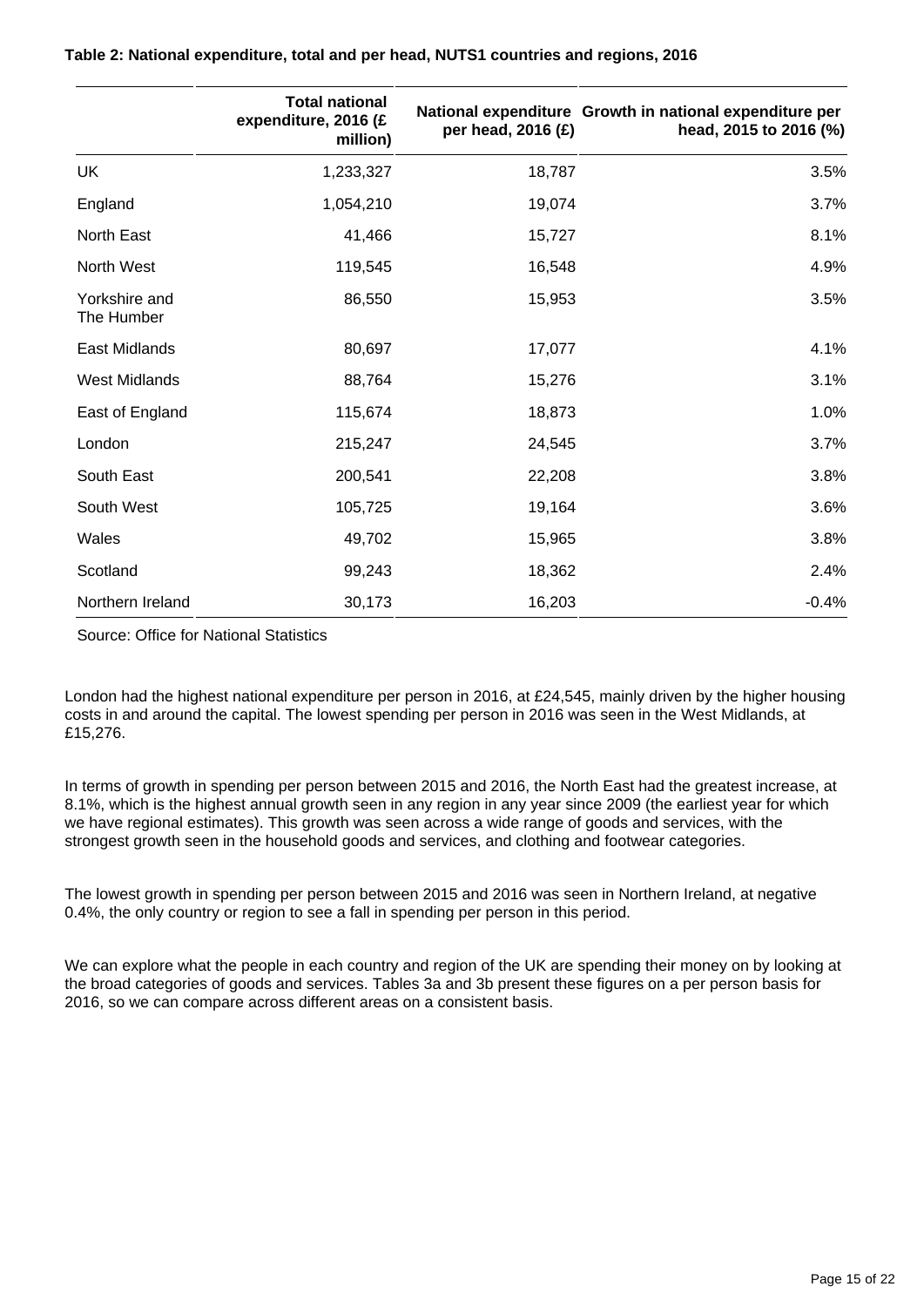| Annual spending in<br>£ pounds per person | 01: Food<br>and soft<br>drinks | 02: Alcohol,<br>tobacco and<br>narcotics | 03: Clothing<br>and footwear Housing | 04:    | 05: Household<br>goods and<br>services | 06:<br><b>Health</b> |
|-------------------------------------------|--------------------------------|------------------------------------------|--------------------------------------|--------|----------------------------------------|----------------------|
| UK                                        | 1,523                          | 716                                      | 1,027                                | 5,074  | 894                                    | 345                  |
| England                                   | 1,517                          | 691                                      | 1,020                                | 5,254  | 909                                    | 366                  |
| North East                                | 1,507                          | 769                                      | 1,107                                | 3,177  | 966                                    | 221                  |
| North West                                | 1,513                          | 785                                      | 1,031                                | 3,744  | 860                                    | 256                  |
| Yorkshire and The<br>Humber               | 1,335                          | 768                                      | 861                                  | 3,535  | 841                                    | 277                  |
| <b>East Midlands</b>                      | 1,570                          | 765                                      | 996                                  | 3,498  | 921                                    | 319                  |
| <b>West Midlands</b>                      | 1,418                          | 683                                      | 979                                  | 3,555  | 742                                    | 248                  |
| East of England                           | 1,571                          | 671                                      | 1,014                                | 4,503  | 900                                    | 423                  |
| London                                    | 1,494                          | 554                                      | 1,115                                | 10,289 | 898                                    | 436                  |
| South East                                | 1,642                          | 706                                      | 1,092                                | 6,032  | 1,132                                  | 497                  |
| South West                                | 1,541                          | 610                                      | 919                                  | 4,766  | 846                                    | 441                  |
| Wales                                     | 1,451                          | 779                                      | 1,014                                | 3,300  | 950                                    | 229                  |
| Scotland                                  | 1,599                          | 835                                      | 1,018                                | 4,873  | 758                                    | 224                  |
| Northern Ireland                          | 1,593                          | 1,028                                    | 1,296                                | 3,279  | 737                                    | 257                  |

**Table 3a: National expenditure per head by COICOP division, NUTS1 countries and regions, 2016**

Source: Office for National Statistics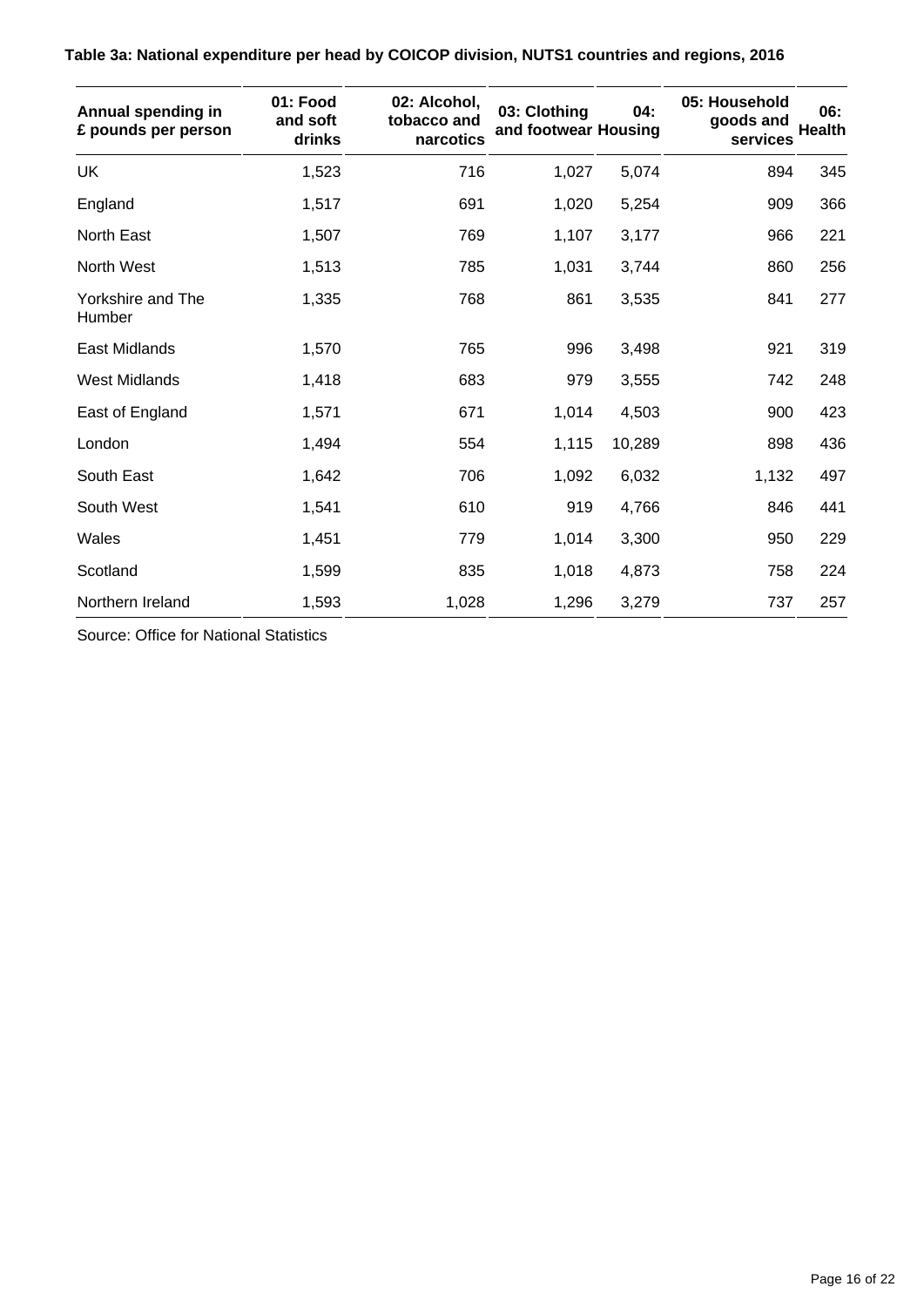|  |  | Table 3b: National expenditure per head by COICOP division, NUTS1 countries and regions, 2016 |  |
|--|--|-----------------------------------------------------------------------------------------------|--|
|  |  |                                                                                               |  |

| Annual spending in £<br>pounds per person | 07:<br><b>Transport</b> | 08:<br>Commun-<br>ication | 09:<br><b>Recreation</b><br>and culture | 10:<br><b>Education</b> | 11:<br><b>Restaurants</b><br>and hotels | 12: Miscellaneous<br>goods and<br>services |
|-------------------------------------------|-------------------------|---------------------------|-----------------------------------------|-------------------------|-----------------------------------------|--------------------------------------------|
| <b>UK</b>                                 | 2,523                   | 364                       | 1,853                                   | 279                     | 1,797                                   | 2,392                                      |
| England                                   | 2,564                   | 365                       | 1,837                                   | 288                     | 1,819                                   | 2,445                                      |
| North East                                | 2,052                   | 352                       | 1,875                                   | 198                     | 1,618                                   | 1,885                                      |
| North West                                | 2,255                   | 350                       | 1,700                                   | 166                     | 1,708                                   | 2,179                                      |
| Yorkshire and The<br>Humber               | 2,088                   | 323                       | 1,942                                   | 314                     | 1,662                                   | 2,006                                      |
| <b>East Midlands</b>                      | 2,414                   | 372                       | 2,003                                   | 158                     | 1,710                                   | 2,353                                      |
| <b>West Midlands</b>                      | 1,988                   | 346                       | 1,710                                   | 117                     | 1,558                                   | 1,932                                      |
| East of England                           | 2,923                   | 366                       | 1,895                                   | 279                     | 1,725                                   | 2,602                                      |
| London                                    | 2,496                   | 383                       | 1,490                                   | 505                     | 2,129                                   | 2,755                                      |
| South East                                | 3,353                   | 404                       | 1,964                                   | 350                     | 2,112                                   | 2,923                                      |
| South West                                | 2,834                   | 348                       | 2,168                                   | 320                     | 1,712                                   | 2,659                                      |
| Wales                                     | 2,167                   | 357                       | 2,163                                   | 132                     | 1,508                                   | 1,914                                      |
| Scotland                                  | 2,460                   | 368                       | 1,883                                   | 255                     | 1,788                                   | 2,300                                      |
| Northern Ireland                          | 2,090                   | 342                       | 1,699                                   | 335                     | 1,665                                   | 1,883                                      |

Source: Office for National Statistics

Here we can clearly see the much higher housing costs in London and the South East. We can also see that spending in the South East is generally high across a wide range of commodities, compared with most other parts of the UK.

Some curious results are visible, which may be caused by some of the weaknesses in the data sources used, but are still worthy of note in case they reveal an underlying truth. For example, spending on tobacco in Northern Ireland is conspicuously higher than in any other region of the UK. Spending on food and clothing in Yorkshire and The Humber are both notably lower than in other regions, while in London spending on recreation and culture is by far the lowest of all countries and regions. This last example may be a result of the higher housing costs in the capital, if people are being forced to spend less on voluntary things such as recreation because their essential costs are so much higher.

We have mentioned that having both domestic and national expenditure allows us to estimate the net household spending flows between countries and regions of the UK. Table 4 shows the derivation of these estimates, which are calculated as total domestic expenditure, less spending in the UK by foreign visitors, less total national expenditure, plus spending by UK residents abroad. Positive net spending figures imply that the region is a net exporter of goods and services to the rest of the UK, whereas negative figures imply the region is a net importer of goods and services from the rest of the UK.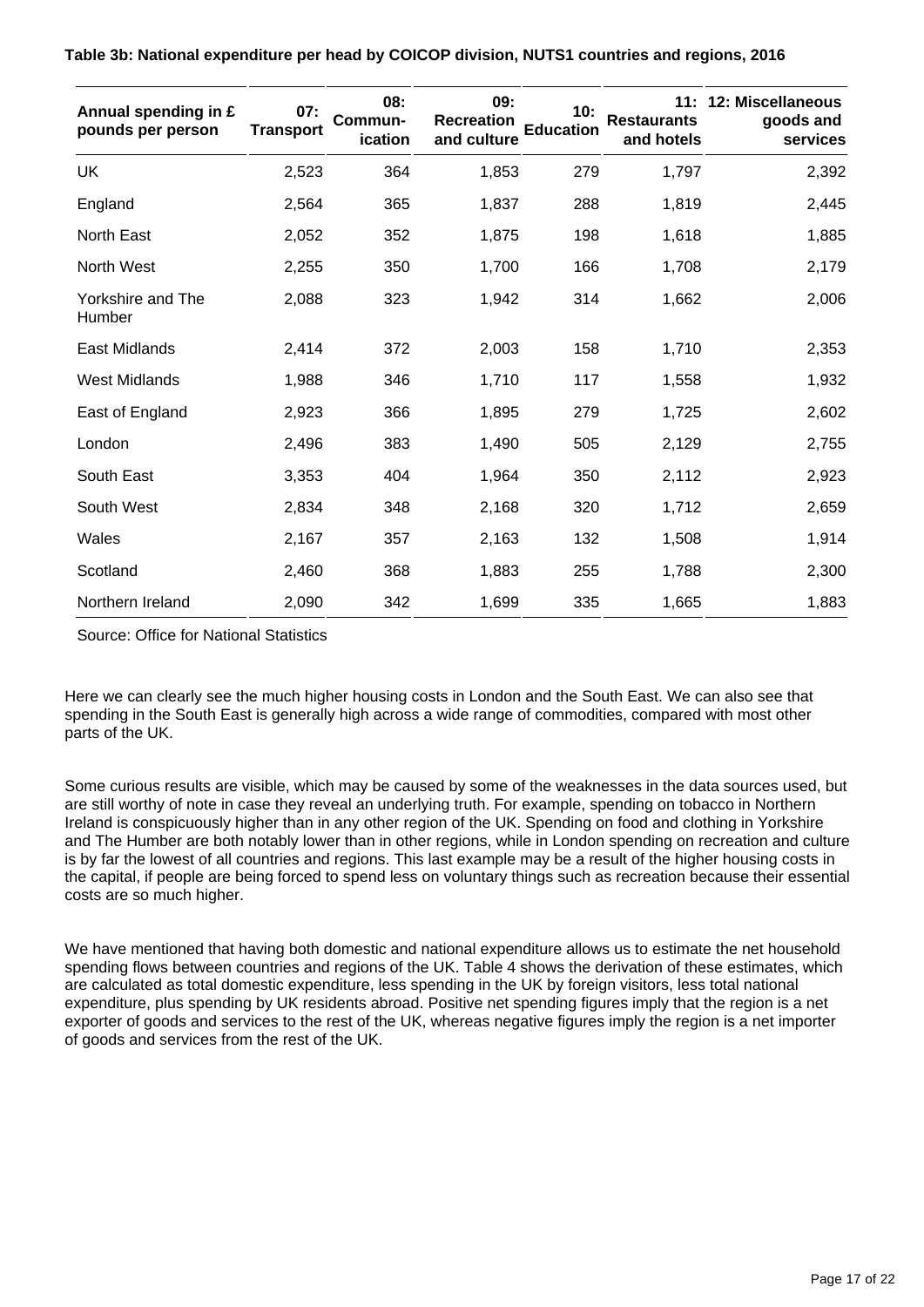| £ million                   | <b>Total domestic Total national</b><br>expenditure | expenditure | Foreign visitors'<br>spending in the UK | <b>Spending abroad</b><br>by UK residents | Net inter-<br>regional<br>spending |
|-----------------------------|-----------------------------------------------------|-------------|-----------------------------------------|-------------------------------------------|------------------------------------|
| <b>UK</b>                   | 1,219,237                                           | 1,233,327   | 30,833                                  | 44,923                                    | 0                                  |
| England                     | 1,060,381                                           | 1,054,210   | 27,416                                  | 39,647                                    | 18,402                             |
| North East                  | 36,719                                              | 41,466      | 558                                     | 1,519                                     | $-3,786$                           |
| North West                  | 114,308                                             | 119,545     | 1,558                                   | 4,987                                     | $-1,808$                           |
| Yorkshire and<br>The Humber | 76,642                                              | 86,550      | 698                                     | 3,364                                     | $-7,242$                           |
| East Midlands               | 65,255                                              | 80,697      | 651                                     | 2,635                                     | $-13,458$                          |
| <b>West Midlands</b>        | 90,418                                              | 88,764      | 1,927                                   | 3,518                                     | 3,245                              |
| East of<br>England          | 105,605                                             | 115,674     | 1,156                                   | 3,809                                     | $-7,416$                           |
| London                      | 276,124                                             | 215,247     | 16,064                                  | 9,735                                     | 54,548                             |
| South East                  | 196,642                                             | 200,541     | 2,994                                   | 6,776                                     | $-118$                             |
| South West                  | 98,667                                              | 105,725     | 1,809                                   | 3,304                                     | $-5,564$                           |
| Wales                       | 42,836                                              | 49,702      | 601                                     | 1,492                                     | $-5,974$                           |
| Scotland                    | 90,339                                              | 99,243      | 2,504                                   | 3,177                                     | $-8,230$                           |
| Northern<br>Ireland         | 25,681                                              | 30,173      | 312                                     | 607                                       | $-4,197$                           |

#### **Table 4: Derivation of net inter-regional spending flows, NUTS1 countries and regions, 2016**

Source: Office for National Statistics

We can see that, in 2016, only London and the West Midlands were net exporters of goods and services to the rest of the UK. It is possible that the way we have allocated financial services in domestic expenditure may have assigned more to London than should be the case. However, we would expect London to have by far the greatest share owing to the dominance of The City in financial affairs.

For the West Midlands, the two largest areas showing net exports in 2016 are in the supply of water and gas, and in out-patient services in healthcare. While the former appears sensible in the presence of large utility companies doing business across the UK, the latter seems unusual and may be a result of some of the measurement issues we have with these data. You are advised to exercise caution in the interpretation and use of these estimates.

Having compiled estimates of total household final consumption expenditure by the national concept, we can use these estimates to extend the regional household account from its current end point, gross disposable household income (GDHI), and derive the households' saving ratio for the countries and regions of the UK. The saving ratio is the percentage of total available resources that is left after all spending has occurred (gross saving divided by total resources). Table 5 shows the stages in this derivation, using data for 2016. The transaction codes shown (B.6g to B.8g) correspond to those used in the UK National Accounts.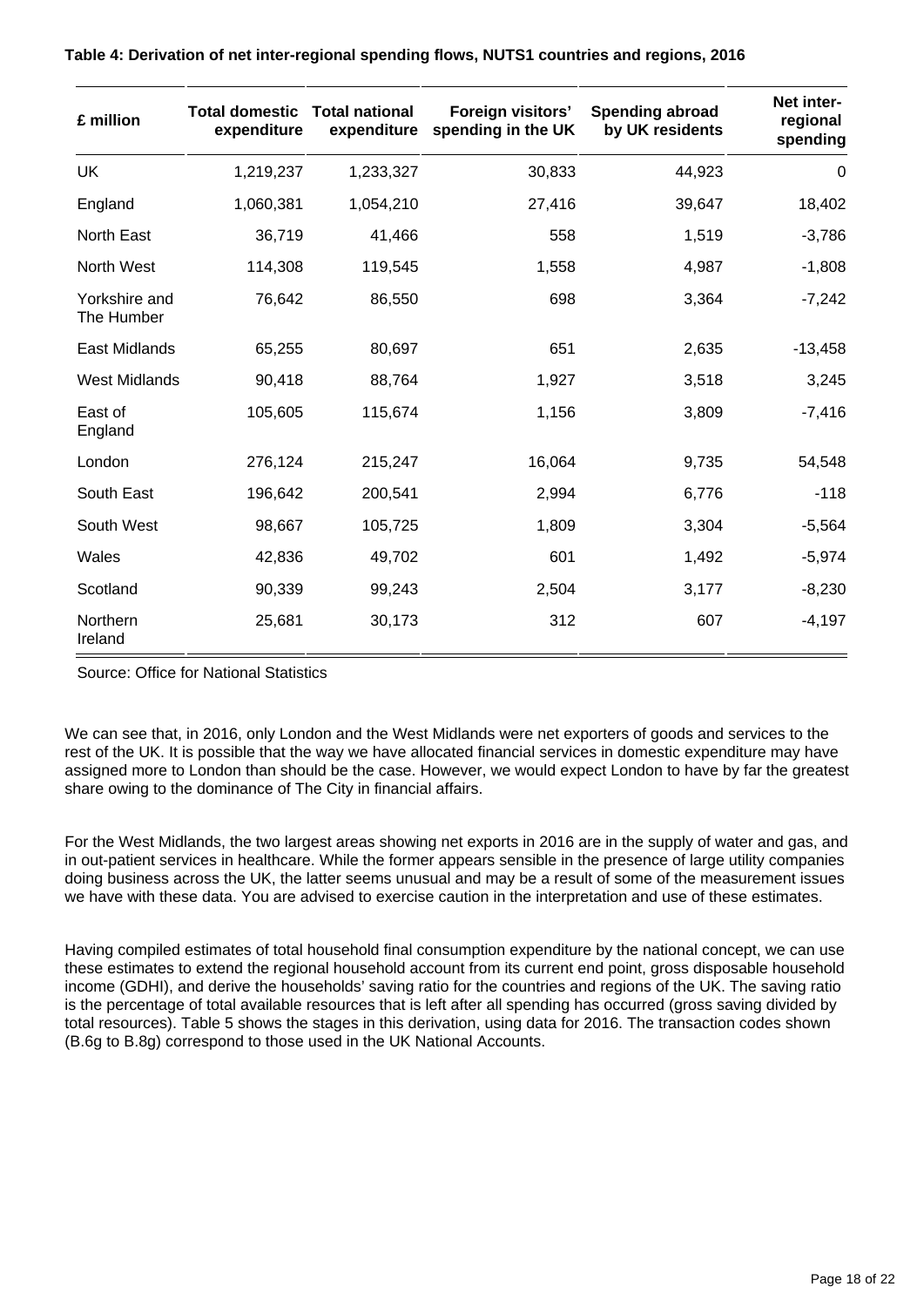| £ million                      | <b>Gross</b><br>disposable<br>household<br>income (B.6g) | <b>Adjustment for</b><br>change in<br>pension<br>entitlement (D.8) resources (TR) | <b>Total</b><br>household<br>available | <b>Individual final</b><br>consumption<br>expenditure (P.<br>31) | <b>Gross</b><br>saving<br>(B.8g) | Households'<br>saving ratio |
|--------------------------------|----------------------------------------------------------|-----------------------------------------------------------------------------------|----------------------------------------|------------------------------------------------------------------|----------------------------------|-----------------------------|
| UK                             | 1,275,698                                                | 49,674                                                                            | 1,325,372                              | 1,233,327                                                        | 92,045                           | 6.9%                        |
| England                        | 1,098,599                                                | 42,500                                                                            | 1,141,099                              | 1,054,210                                                        | 86,889                           | 7.6%                        |
| North<br>East                  | 41,117                                                   | 1,625                                                                             | 42,742                                 | 41,466                                                           | 1,276                            | 3.0%                        |
| North<br>West                  | 121,079                                                  | 4,757                                                                             | 125,836                                | 119,545                                                          | 6,291                            | 5.0%                        |
| Yorkshire<br>and The<br>Humber | 88,788                                                   | 3,741                                                                             | 92,529                                 | 86,550                                                           | 5,979                            | 6.5%                        |
| East<br>Midlands               | 80,528                                                   | 3,374                                                                             | 83,902                                 | 80,697                                                           | 3,205                            | 3.8%                        |
| West<br>Midlands               | 97,423                                                   | 4,369                                                                             | 101,792                                | 88,764                                                           | 13,028                           | 12.8%                       |
| East of<br>England             | 124,263                                                  | 4,400                                                                             | 128,663                                | 115,674                                                          | 12,989                           | 10.1%                       |
| London                         | 238,102                                                  | 13,525                                                                            | 251,627                                | 215,247                                                          | 36,380                           | 14.5%                       |
| South<br>East                  | 202,056                                                  | 4,621                                                                             | 206,677                                | 200,541                                                          | 6,136                            | 3.0%                        |
| South<br>West                  | 105,245                                                  | 2,088                                                                             | 107,333                                | 105,725                                                          | 1,608                            | 1.5%                        |
| Wales                          | 49,296                                                   | 1,716                                                                             | 51,012                                 | 49,702                                                           | 1,310                            | 2.6%                        |
| Scotland                       | 98,532                                                   | 3,788                                                                             | 102,320                                | 99,243                                                           | 3,077                            | 3.0%                        |
| Northern<br>Ireland            | 29,271                                                   | 1,671                                                                             | 30,942                                 | 30,173                                                           | 769                              | 2.5%                        |

#### **Table 5: Derivation of households' saving ratio, NUTS1 countries and regions, 2016**

Source: Office for National Statistics

We can see that the households' saving ratio varies considerably across the countries and regions of the UK, with saving in London and the West Midlands being the highest in 2016, at 14.5% and 12.8% respectively. The lowest levels of saving in 2016 were seen in the South West, at 1.5%, followed by Northern Ireland and Wales, at 2.5% and 2.6% respectively. These figures compare with a UK average saving ratio of 6.9%.

## <span id="page-18-0"></span>**7 . Issues still to be overcome**

We have made good progress in finding appropriate data sources and solving some of the measurement issues that are peculiar to the compilation of regional statistics. However, there remain some issues that we have yet to resolve, or for which we have developed interim solutions but still need better long-term solutions.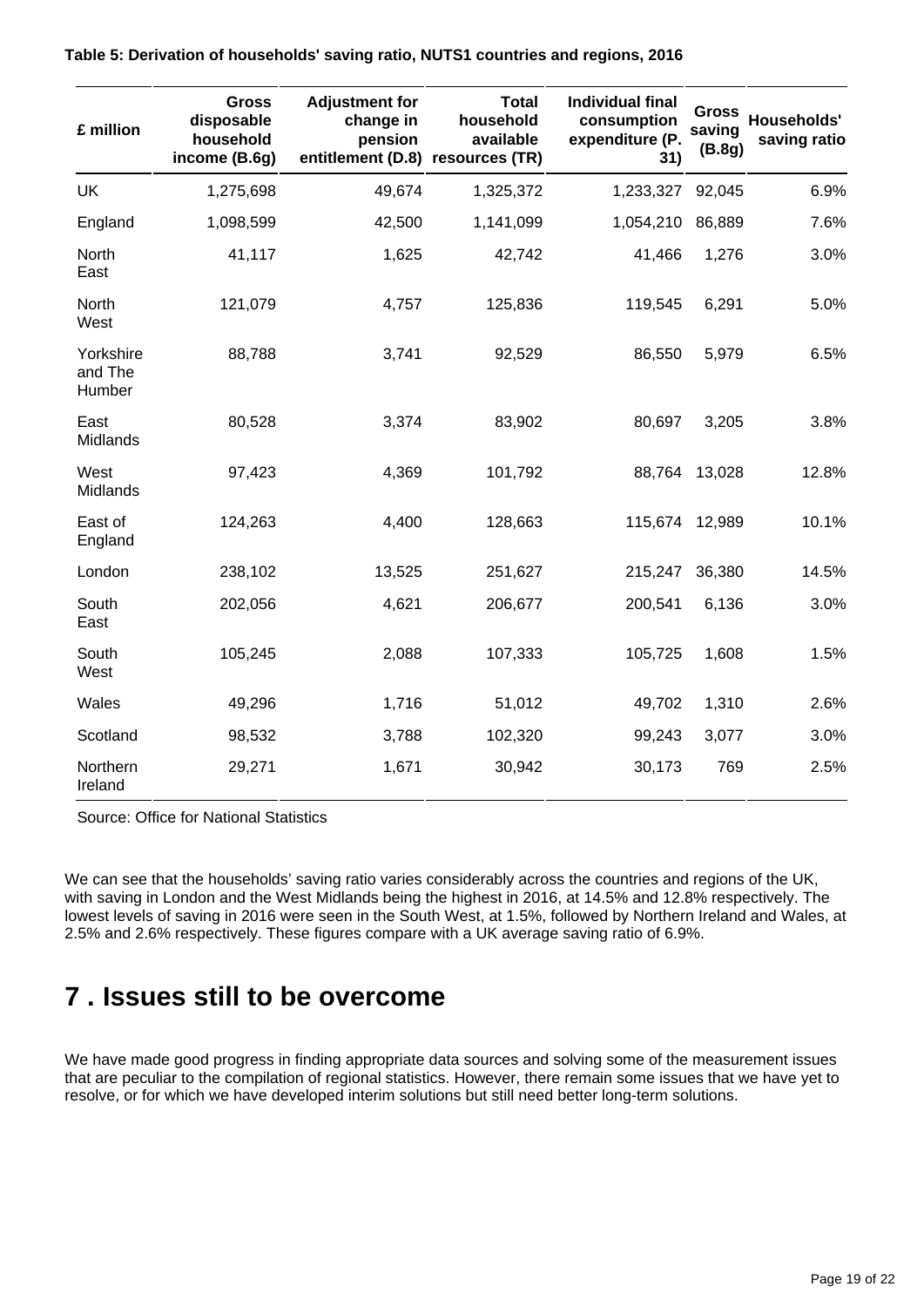#### **Length of time series**

One major issue is the variable length of time series available across our data sources. We have attempted to obtain data as far back as possible, in order that we might produce statistics for historic periods. Ideally, we would like to match the time series provided in our gross disposable household income (GDHI) publication, which contains data back to 1997. However, so far we have only been able to obtain full data for all sources back to 2009.

One of the problems faced in obtaining data for earlier periods is the change in industrial classification that took place around 2010, when we adopted the Standard Industrial Classification 2007: SIC 2007. Business survey data, including those from the Annual Business Survey (ABS), are only available back to 2009 on a consistent basis. Earlier data would require an industrial conversion that is both time-consuming and difficult to ensure that it produces accurate results. For our use of very finely detailed industries, this would be unlikely to provide reliable results.

Other data sources are available for variable lengths of time. The energy consumption data obtained from the Department for Business, Energy and Industrial Strategy (BEIS) are available back to 2004 or 2005. The data on parking revenue from local government are available back to 2003 for Wales and Scotland, 2004 for Northern Ireland, but only back to 2008 for England.

The Living Costs and Food Survey (LCF) data are available back to 2001 with consistent commodity definitions, but we have so far only obtained regional estimates back to 2009.

The unavoidable choice that we must make is whether to only publish statistics for which we have all, or most, of the necessary source data, or whether to use modelling techniques to project back to earlier periods. Clearly there would be a significant loss of quality in any such modelled estimates, but it may be that users would prefer to have some data, even if the quality is poor, than no data at all. This is another issue that we would like to hear about from people in the following consultation.

#### **Other issues with data and methods**

Some of the BEIS energy data are not available for the latest year until after our planned publication date for regional household expenditure. The data for liquid and solid fuels, and some of the data for Northern Ireland, are produced in September, which is too late for our summer publication. We propose to use the corresponding LCF data, which are available for the latest year, to estimate growth between the latest two years (using LCF for both), which will be used to project forward from the latest available BEIS energy consumption data. These provisional estimates will then be revised using the BEIS data in the following year's publication.

Although many of our data sources are able to provide estimates for areas down to the local authority level, this is not the case for all sources. In particular, the data on actual and imputed rental from the Valuation Office Agency (VOA) and devolved administrations, and the data from the Bank of England on direct and indirect banking charges, are only available at the NUTS1 level of geography. We will need to use different data or methods to produce estimates for smaller areas. For rental, we already have an established methodology using dwelling stock and median house prices to estimate rental values, so we can use this again for household expenditure. For banking services, we will need to develop a modelling approach for smaller areas.

Another issue concerns the arbitrary weighting of turnover components used in combination to provide a good match to the commodities within certain COICOP classes, particularly those in the recreation and culture division. Since some of these components include a majority of activity that does not relate to households (such as aircraft maintenance), or relates to a wider scope (such as the use of motor vehicle maintenance to cover recreational vehicles, or the sale of other motor vehicles, which includes heavy goods vehicles), we have reduced their impact by a factor of ten. We have no true information on how much of the data actually relates to the item of interest, and it is possible that the factor is very inaccurate.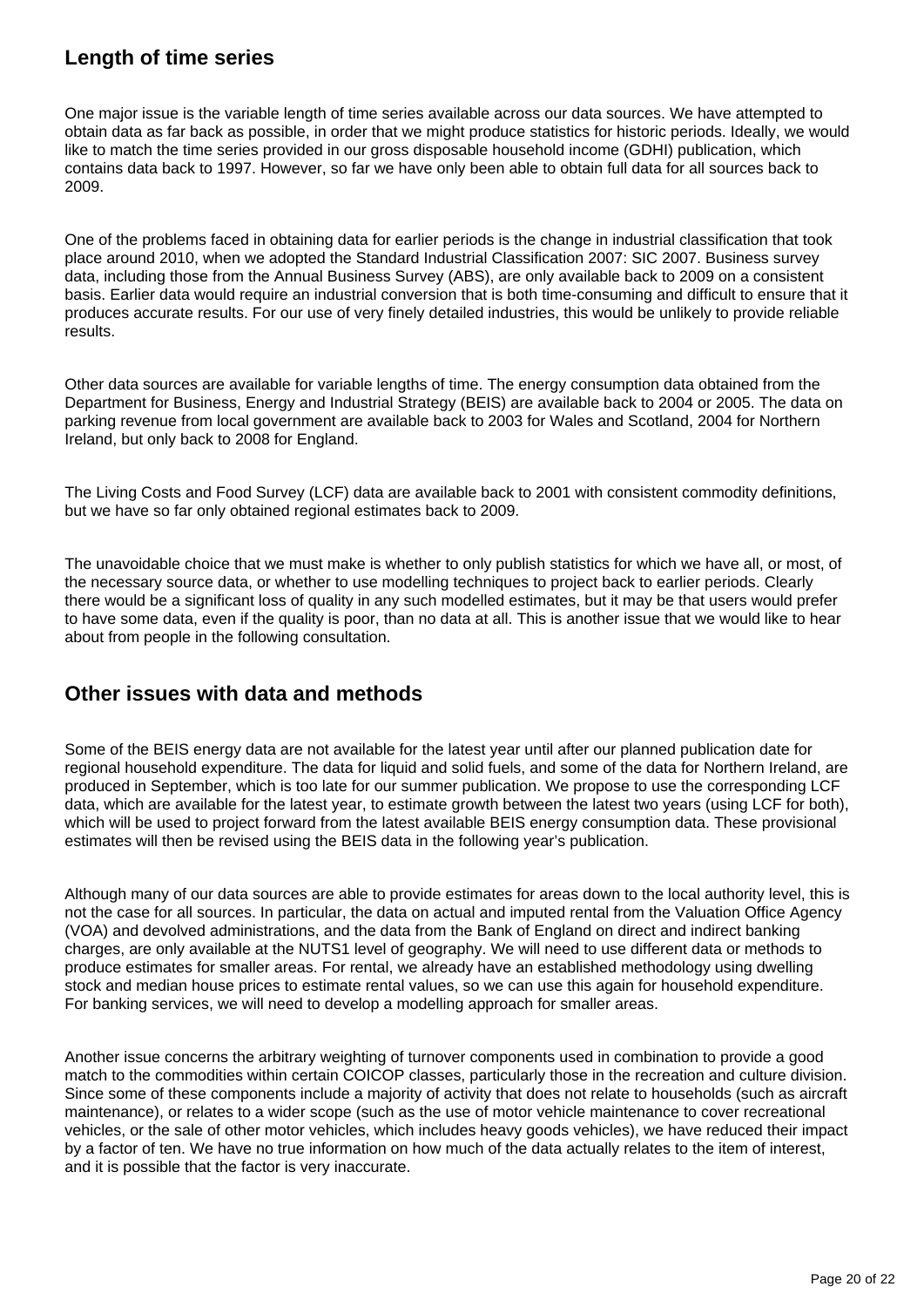As mentioned earlier, the LCF data for education does not include students living in halls of residence, which may affect the quality of estimates for the national concept. So far, we have been unable to obtain a suitable regional data source to address this under-coverage.

The data used to allocate the international tourism flows (spending in the UK by foreign visitors and spending abroad by UK residents) to regions of the UK come from the International Passenger Survey (IPS). However, they do not include a commodity breakdown. We have a commodity breakdown for the UK as a whole, but for the regional allocation we have assumed the same composition of goods and services applies equally across all countries and regions.

Finally, we have no regional data for illegal activities (narcotics and prostitution) and have used the distribution of the adult population to allocate these activities across the UK. If we can identify a suitable data source that is reliable and consistent across UK countries, we will make use of it in our measures of both gross value added (GVA) and household expenditure. Until then it is important that users are aware that these estimates do not contain any real information about the regional variation in illegal activities, and no such inference can be derived from the data.

### <span id="page-20-0"></span>**8 . Future plans**

This article and its accompanying [dataset](https://www.ons.gov.uk/economy/regionalaccounts/grossdisposablehouseholdincome/datasets/regionalhouseholdfinalconsumptionexpenditure) is the first step towards a fully integrated measure of regional household expenditure. Its purpose is to show what is currently possible and explore the strengths and limitations of the data currently available. We will follow this publication with a public consultation, in which we will seek the views of users on what we have achieved here, and where they want us to focus our efforts in the future.

Ahead of that, it is worth taking a look at some of the things we expect to make a difference in the coming years.

### **Boosts to the Living Costs and Food (LCF) Survey**

Recently both Scottish Government and the Northern Ireland Statistics and Research Agency (NISRA) have provided funding for a significant boost to the LCF sample in their respective countries. We expect to see an improvement in the quality and reliability of LCF estimates for Scotland and Northern Ireland as a result, and as the boosts have been designed to cover all areas, we also expect to see better estimates for smaller areas of these countries in the data for 2017 and beyond.

In addition to these country-specific boosts, we have used some of the funds from the Devolution Project to add some extra questions to the wider Survey on Living Conditions (SLC), which has a combined sample size of 12,000 households. While this will not provide the detail of spending that we get from the LCF, the additional information should enable better modelling and estimation of small area estimates across the whole UK. The extra questions have been included for two years beginning from April 2018.

#### **Credit and debit card data**

Since the enactment of the Digital Economy Act 2017, we have been engaged in the process of identifying and negotiating the acquisition of additional data from a variety of administrative and commercial sources. One avenue we have been exploring is the acquisition of anonymised data on credit and debit card purchases from the companies that issue the cards.